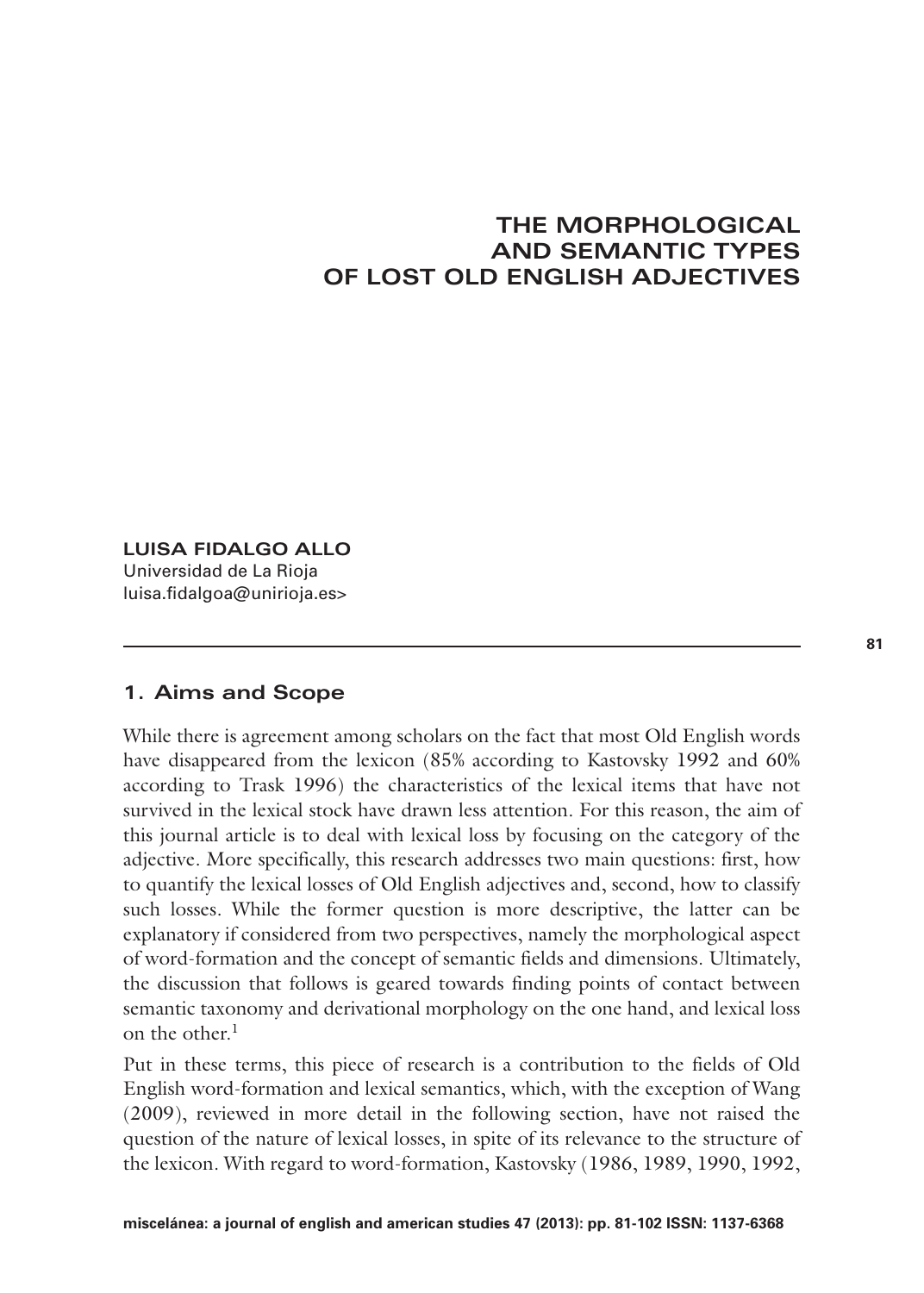2005, 2006) deals with the typological shift from variable bases to invariable bases of inflection and derivation, while Martín Arista (2011a, 2011b, 2012a, 2012b, 2012c, 2013, fc.) explains the derivational processes of Old English within the framework of structural-functional morphology, by means of morphological templates displaying word positions and functions. Martín Arista and Cortés Rodríguez (fc.) also adopt a structural-functional perspective to explain the grammaticalisation of directionals in the complex verbs of a number of languages including Old English. Haselow (2011), in the wake of Kastovsky (2006), takes issue with the change from stem-formation to word-formation in English and describes the rise of some analytic tendencies. Finally, Trips (2009) is concerned with the productivity of word-formation processes and its impact on the overall structure of the lexicon. With regard to lexical semantics, Weman (1933) and Ogura (2002) focus their analysis on verbs of motion while Strite (1989) offers a simplified version of the type of lexical organisation based on fields and dimensions found in the *Historical Thesaurus of the Oxford English Dictionary*. Other works, of a more semantic orientation, carry out an analysis of Old English semantic primes. Martín Arista and Martín de la Rosa (2006), de la Cruz Cabanillas (2007) and Guarddon Anelo (2009a, 2009b) belong in this group.

The relevance of the topic of lexical loss is related to the layout of the Old English lexicon, which is consistently Germanic in two respects. In the first place, it is comprised almost completely of Germanic lexical items, the number of loanwords representing, according to Kastovsky (1992: 294), about 3% only. In the second place, word-formation, which is preferred over borrowing for lexical expansion, inputs native bases to the processes of derivational morphology. Regarding this question, Kastovsky (1992: 308) finds the main reason for the small number of loanwords in Old English in "the astonishing versatility with which the native vocabulary could be used in order to render a foreign concept". A far-reaching consequence of the importance of word-formation in Old English is that the lexicon is characterized by the existence of large morphologically-related word families which hold formally-analysable and semantically-transparent relations (Kastovsky 1992; Lass 1994; Mugglestone 2006), as is the case with the set of derivatives of *(ge)springan* 'to jump, leap, spring, burst forth, rise; spread, be diffused, grow; want, lack', which includes *āspringan* 'to spring up or forth, break forth, spread; arise, originate, be born; dwindle, diminish, fail, cease', *ūpāspringan*  'to spring up, arise', *ūpspringan* 'to rise up', *tōspringan* 'to spring apart', *onspringan* 'to spring forth', *ætspringan* 'to rush forth', etc. These analysable and transparent morphological relationships, along with the lexical items that bear them, disappear to a large extent as a consequence of the massive lexical borrowing brought about by the Norman Conquest (Burnley 1992: 211), which eventually resulted in a dissociated lexicon (Kastovsky 1992: 293). In a dissociated lexicon, morphological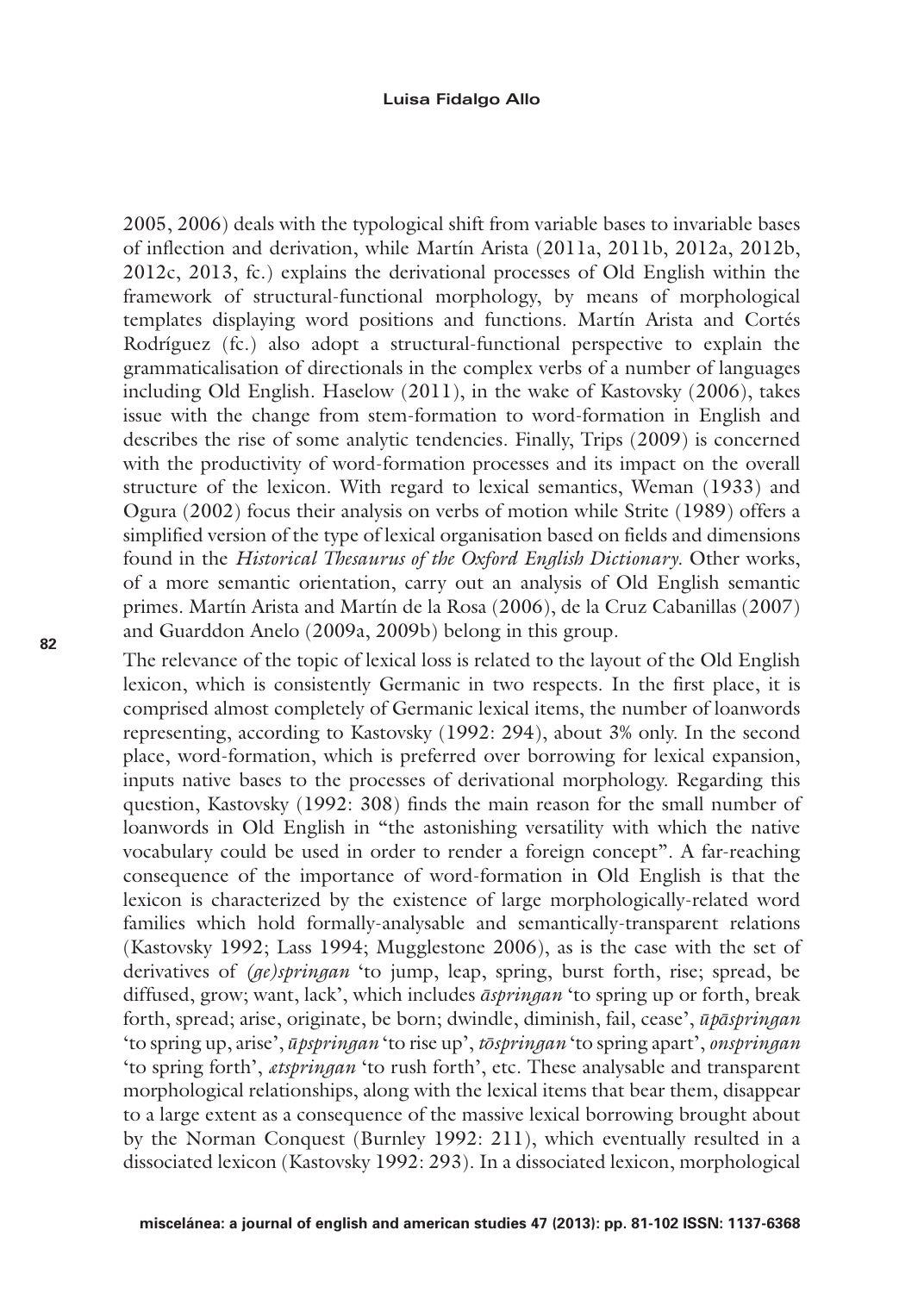relationships are replaced by lexical relationships among words of different historical origin, as in *hand* (Germanic) ~ *manual* (Romance). Leaving aside the survival of a small part of the Old English lexical stock, the dissociation of the lexicon of Present-day English cannot be attributed to lexical borrowing only. It is also a consequence of lexical loss. Thus, in a pair like *father* ~ *paternal*, it is important to recognise that the presence of the Romance form *paternal* is mirrored by the absence of the Germanic *fæderen* 'paternal'.

Once the discussion has been set in its background, the article can be outlined as follows. Section 2 explains the methodology adopted in the remainder of the article, sections 3 and 4 describe the results of the morphological and semantic analyses respectively, and section 5 draws the conclusions of this research.

# **2. Research Methodology**

In the previous section the point has been made that, in spite of the relevance of the phenomenon of lexical loss, the question of the morphological and semantic nature of lost lexical items remains largely untouched. A remarkable exception in this respect is the work by Wang (2009), who has identified a number of relationships between the old and the modern tongue: (i) an Old English compound disappears, although its components remain, as is the case with *wīnberige* 'grape' ('wine-berry') and *hēafod-bān* 'skull' ('head-bone'); (ii) a Modern English compound contains a component that is no longer used independently, as in *werewolf*, the only word where Old English *wer* 'man' survives; (iii) an Old English word no longer survives, but either its derivative or base does, as is the case with *winsome,* derived from the Old English base *wynn* 'joy', or *wedding,* derived from *wedd* 'pledge'; (iv) an Old English word survives in form, but no longer in conjunction with a meaning it had during the Old English period, as can be seen in the form *gewǣde*, 'clothing, raiment, dress, apparel' which, survives as weeds but with the more specific meaning 'mourning clothes'; (v) an Old English word survives only in a limited speech community like Scottish English, which keeps forms like *eith* 'easy' (Old English *ēaðe*) and *nesh* 'soft' (Old English *hnesce)*; and (vi) the process of reanalysis has brought an Old English word into Modern English in an unpredictable altered form, as is the case with *guma* 'man', which was reanalyzed as *groom* in *bridegroom*.

Since Wang (2009) does not focus on absolute losses, this journal article aims at analyzing lexical items that no longer remain in the lexicon. As Wang's methodology demonstrates, semantic analysis goes hand in hand with morphological analysis. Lost Old English adjectives are considered from two perspectives. On the morphological side, the category and inflectional class of the base of derivation as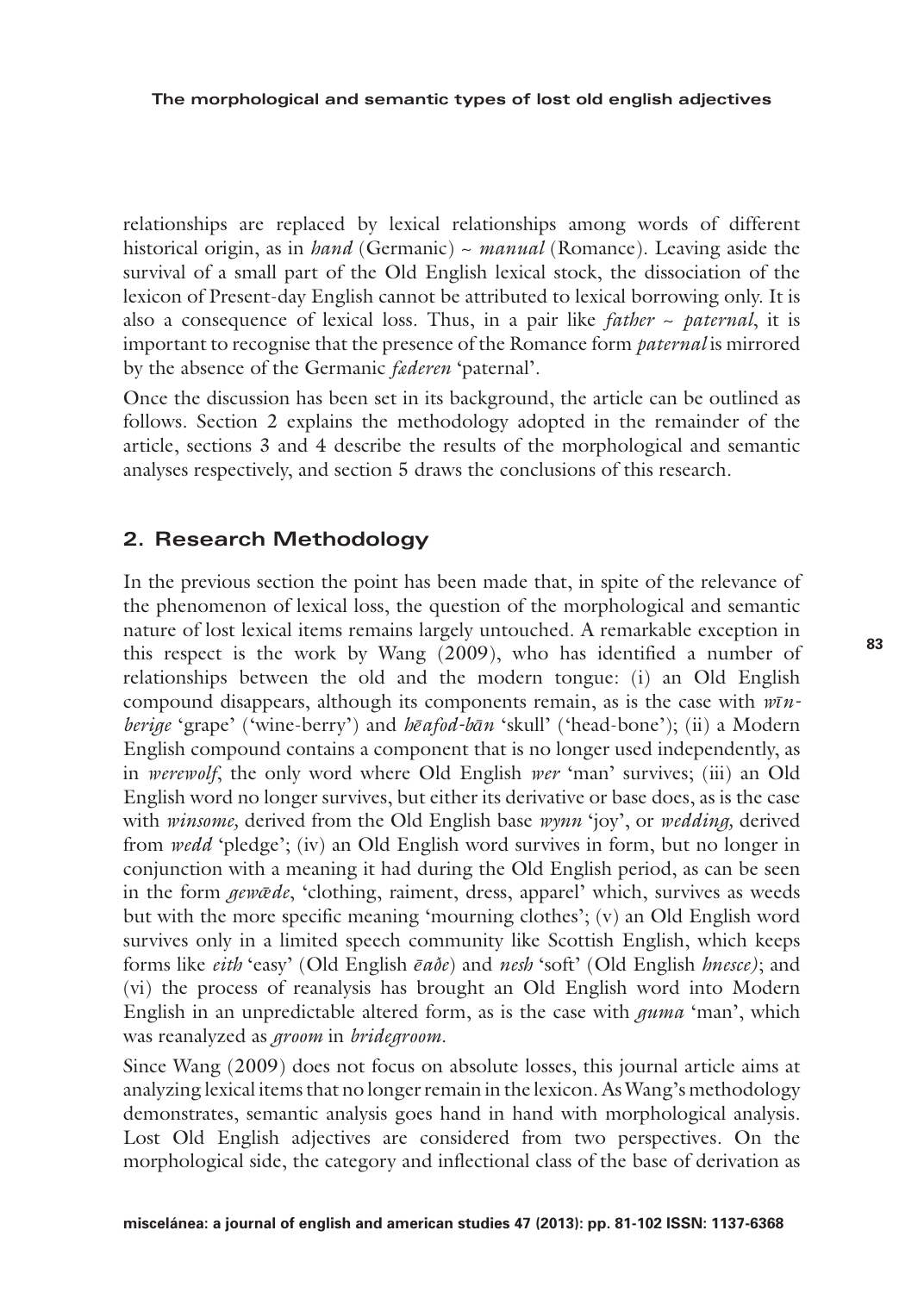well as the affixes and the type of derivational process are taken into account, while the semantic analysis yields a classification of these Old English adjectives.

For the reasons given above, the methodological steps of this research include the gathering of the inventory of lost adjectives and their morphological and semantic analysis. In order to identify lexical losses, two lexicographical sources are used: a lexical loss is identified whenever an adjective appears in the Old English lexicographical source but not in the Present-day English one. The Old English data has been retrieved from the lexical database of Old English *Nerthus* (www. nerthusproject.com), which is based mainly on *A Concise Anglo-Saxon Dictionary*  and, to a lesser extent, on *An Anglo-Saxon Dictionary* and *The Student's Dictionary of Anglo-Saxon*. 2This online database provides meaning definitions and morphological information of a total of 29,992 Old English words, including 16,694 nouns, 5,788 adjectives, 5,618 verbs and 1,892 members of grammatical classes.3

The comparison of the two lexicographical sources yields a figure of 4,825 Old English adjectives listed by *Nerthus* that are not included in the *The Oxford English Dictionary*. Some instances of lost Old English adjectives follow in (1):

(1)

*ācǣglod* 'studded with pegs; locked with a key', *āgimmed* 'set with precious stones', *ānhyrned* 'having one horn', *ǣhtboren* 'born in bondage', *fēowertȳnenihte* 'fourteen nights old', *gesperod* 'armed with a spear', *mylenscearp* 'sharpened on a grindstone', *symbelwlonc* 'elated with feasting', *tæfle* 'given to dice-playing', *twihynde 1* 'having *wergild* of 200 shillings'.

The comparison of these lexicographical sources has also attested the survival of 963 out of the 5,788 Old English adjectives provided by the lexical database *Nerthus.* That is, 16.63% of Old English adjectives have survived without much change, in spite of the foreign influences and generalized lexical loss on which I have commented above. Conversely, a remarkable 83.36% (4,825) have been lost. Several types of semantic relationship between Old English and Present-day English adjectives have been established, including (a) no meaning change, (b) addition of new senses, (c) loss of some senses, (d) simultaneous addition and loss of senses and (e) meaning change. These categories are illustrated in (2a)-(2e) below:

(2)

- a. No meaning change: *oferfǣt* 'too fat', *unlǣred*, 'unlearned', *hyrnen* 'of horn', *gelāstful* 'helpful, serviceable'.
- b. Some senses added: *gesweordod* 'provided with a sword' (added senses: 'having some part resembling a sword'), *behōflic* 'necessary' (added senses: 'of use; useful, profitable; needful'), *lætsum* 'backward' (added senses: 'slow, sluggish; late'), *ðolebyrde* 'patient' (added senses: 'bearing patiently; forbearing, submissive').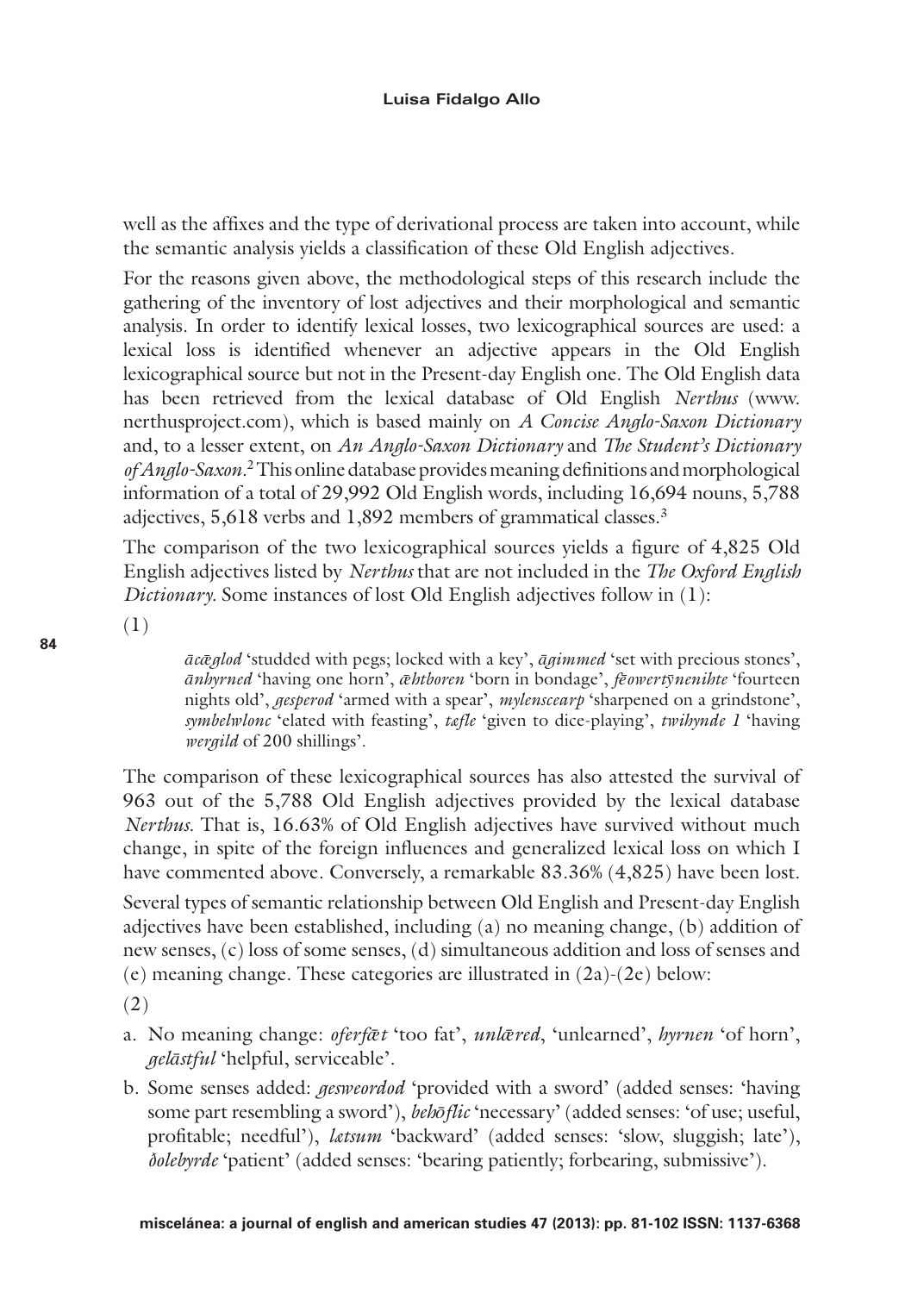- c. Some senses lost: *unforgifen* 'unforgiven; not given in marriage' (lost sense: 'not given in marriage'), *crumb* 'crooked, bent, stooping' (lost senses: 'bent, stooping'), *flǣscen* 'of flesh, like flesh' (lost sense: 'like flesh'), *glidder* 'slippery; lustful' (lost sense: 'lustful').
- d. Some senses added and other senses lost: *drēorig* 'bloody, blood-stained; cruel, grievous; sad, sorrowful; headlong?' (added senses: 'full of sadness or melancholy; doleful, melancholy; dismal, gloomy; repulsively dull or uninteresting'; lost senses: 'bloody, blood-stained; cruel, grievous; sorrowful; headlong?), *hlāfordlēas* 'without a lord, leaderless' (added sense: 'of a woman: husbandless'; lost sense: 'leaderless'), *fēre* 'able to go, fit for (military) service' (added senses: 'in health; able, strong; sound, whole'; lost sense: 'fit for military service').
- e. Meaning change: *cnihtlic* 'boyish, childish' (new meaning: 'having the rank or qualities of a knight; noble, chivalrous; of things, actions, etc.: of, belonging to, suitable, or appropriate to a knight; consisting or composed of knights'), *earmsceapen* 'unfortunate, miserable' (new meaning: 'having a shape of the kind specified by the qualifying word; furnished with a definite shape; fashioned, shaped'), *oferranc* 'too luxurious' (new meaning: 'too rank or vigorous in growth; too gross').

Table 1 provides a quantitative overview of the kinds of semantic relationship just distinguished.4

| <b>Semantic relationship</b>            | <b>Number of adjectives</b> |
|-----------------------------------------|-----------------------------|
| No meaning change                       | 75                          |
| Some senses added                       | 225                         |
| Some senses lost                        | 58                          |
| Some senses added and other senses lost | 359                         |
| Meaning change                          | 170                         |
| Total                                   | 887                         |

Table 1: Semantic relationships between Old English and Present-day English adjectives.

Table 1 shows that the most frequent semantic relationship in surviving Old English adjectives is the simultaneous addition of new senses and loss of other senses, followed by the one in which only new senses are added. Additionally, the instances of absolute stability are scarce, but the instances of loss of senses are even harder to find. Although more research is needed, these data indicate that the addition of new senses has contributed to the survival of the adjective in question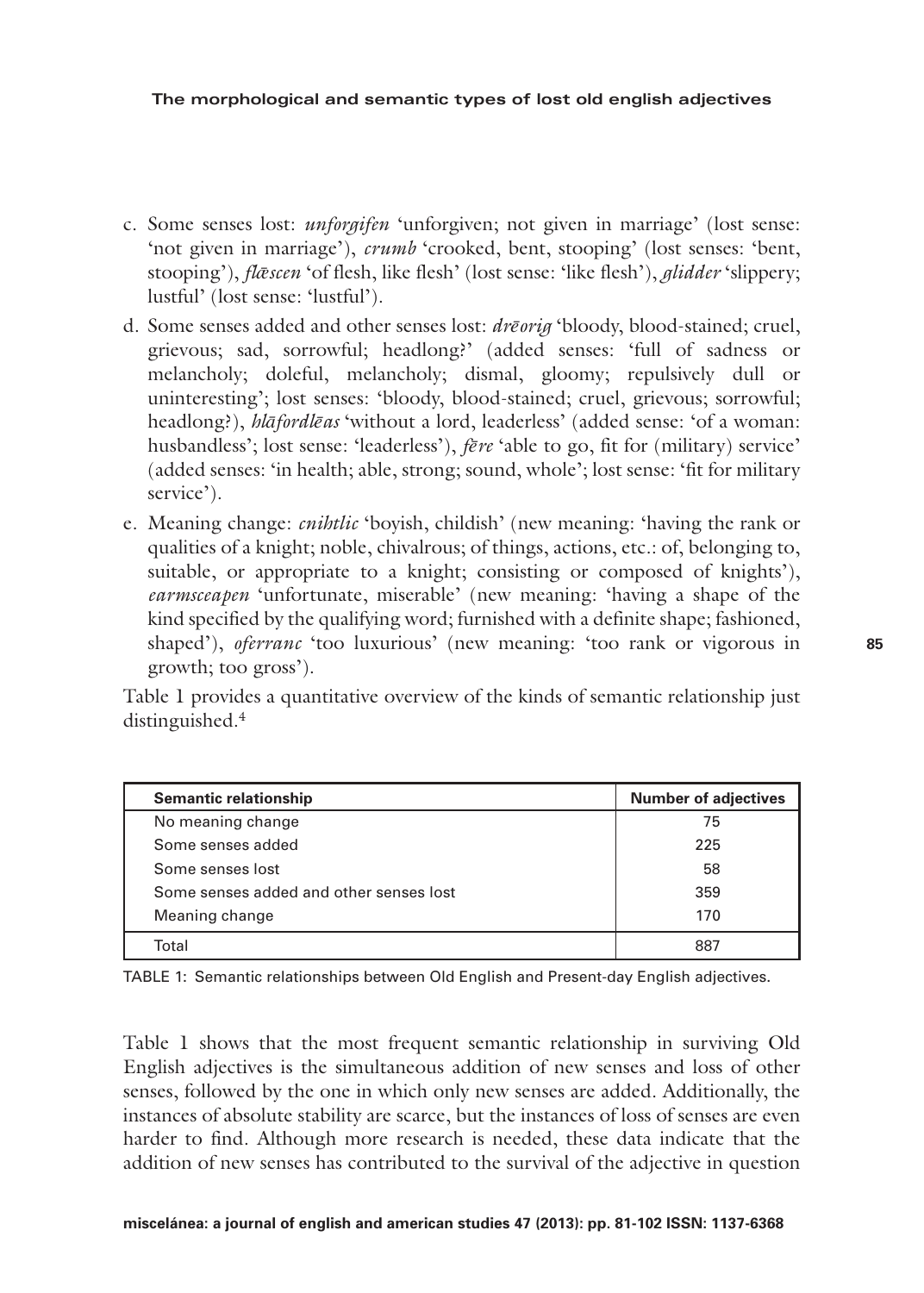and that linguistic evolution entails meaning expansion. Regarding radical meaning changes, they are often the result of changes in the bases of derivation of the adjectives that convey new meanings, as in *cnihtlic* 'boyish, childish' and its Present-day English translation *knightly* (< *knight*).

Among all the possible relationships between Old English and Presentday English adjectives, this article concentrates on instances of absolute loss of adjectives and aims at providing a morphological and semantic analysis of such adjectives. On the morphological side, the category and inflectional class of the base of derivation as well as the affixes and the type of derivational process are taken into account, while the semantic analysis yields a classification of these Old English adjectives in terms of the categories of the *Historical Thesaurus of the Oxford English Dictionary* and the additional ones discussed in section 4.

## **3. Morphological Analysis**

By morphological process, lost adjectives can be broken down as follows in Table 2, which compares the figure of lost adjectives to the total of adjectives formed by means of each process of word-formation that applies in Old English, namely prefixation, suffixation, compounding and zero derivation. The result is called *rate of loss* and is based on the information provided by *Nerthus*. The term *basic* refers to adjectives without derivatives, while *primitive* types are those primary adjectives around which a derivational paradigm can be gathered. An instance of a primitive adjective would be *biter* 'bitter, sharp, cutting; stinging; exasperated, angry, embittered; painful, disastrous, virulent, cruel', with its derivatives *(ge)biterian* 'to be or become bitter; make bitter', *biternes* 'bitterness, grief', *biterlic* 'sad, bitter', *biterlīce* 'bitterly', *bitre* 'bitterly, sharply, painfully, severely; very', *bitrum* 'bitterly', *oferbiternes* 'excessive bitterness'.

| <b>Status</b> | <b>Losses</b> | Total (type-frequency) | Rate of loss |
|---------------|---------------|------------------------|--------------|
| <b>Basic</b>  | 172           | 197                    | 87.3%        |
| Primitive     | 12            | 276                    | 4.3%         |
| Prefixed      | 1,154         | 1,305                  | 88.4%        |
| Suffixed      | 1.711         | 2.081                  | 82.2%        |
| Compound      | 1,365         | 1.424                  | 95.8%        |
| Zero derived  | 411           | 479                    | 85.8%        |

TABLE 2: Rate of loss by morphological process.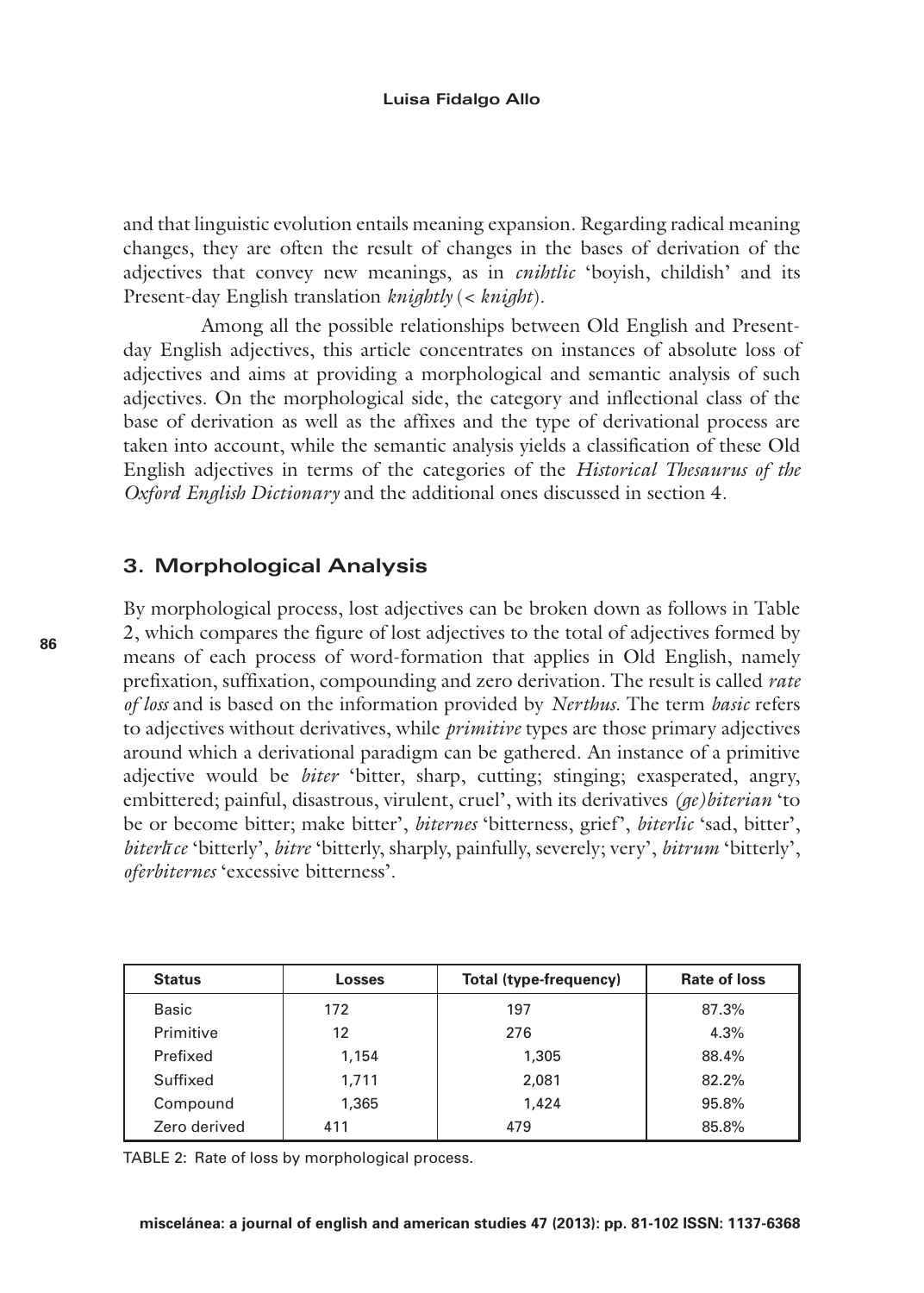**The morphological and semantic types of lost old english adjectives**

While all the other rates of loss in Table 2 are over 80%, primitive adjectives turn out a remarkably lower figure, for which two complementary explanations can be proposed. The first reason why primitive adjectives survive in the lexicon more than the other classes distinguished in Table 2 is to be found in the derivatives of these adjectives: the presence of derivatives anchors the primitive lexical item from which they derive. This is the case with the primitive adjective *grēat* 'great', which has been preserved together with its derivative *grēatnes* 'greatness', even though other members of the derivational paradigm like *grȳto* 'greatness', *grēatian* 'to become great' and *grȳtan* 'to flourish' have been lost. However, it can also be the case that the primitive adjective is preserved despite all its derivatives disappearing. A case in point is *atol* 'dire, terrible, ugly, deformed, repulsive, unchaste', which is found in the *OED*, although it is marked as obsolete, but all its derivatives, including *atol* 'terror, horror; evil, wretchedness' and *atolian* 'to deform, disfigure', have disappeared. It is interesting to note, at this stage, the affixed adjective  $\bar{\alpha}$ *melle* 'insipid' which has disappeared together with its derivatives: *ǣmelnes* 'slackness, slackness, sloth, weariness, disgust', *ǣmellian* 'to become insipid and *ǣmellad*  'emptied out, brought to naught'. The second reason for the lower rate of loss of primitive adjectives is related to the nature of these adjectives and, more specifically, to their degree of atomicity and analysability and their formal and semantic contribution to hyponymy as shown by derivational paradigms. As regards analysability, primitive adjectives, such as *bær* 'bare' or *beald* 'bold', cannot be decomposed morphologically, which reflects their unanalysable meaning. An outstanding consequence of morphological and semantic atomicity is that the form and meaning of a primitive adjective are central to lexical organisation because they are kept, with the modifications resulting from subsequent wordformation processes, throughout the derivation. For example, consider the traits of formal and semantic inheritance in the derivational paradigm of *dēop 1* 'deep, profound; awful, mysterious; heinous; serious, solemn, earnest', which includes *bedīpan* 'to dip, immerse', *dēop 2* 'depth, abyss; the sea', *dēope* 'deeply, thoroughly, entirely, earnestly, solemnly, *dēoplic* 'deep, profound, thorough, fundamental; grievous', *dēoplīce* 'deeply; ingeniously', *dēopnes* 'depth, abyss; profundity, mystery; subtlety, cunning', *dȳpan* 'to make deeper', *(ge)dēopian* 'to deepen', *(ge)dȳpan* 'to dip; baptize', *indīpan* 'to dip in, immerse' and *undēop* 'shallow, low'. The existence of derivatives reinforces the primitive term, because its form and meaning are present, to different degrees, in all derivatives of the paradigm, with which the primitive is likely to survive in the lexicon even though some or all of its derivatives have been lost, as is the case with *dēop 1*. 5

Turning to the relationship between affixation and lexical loss, Table 3 offers the rates of loss by affix. The most type-frequent affixes, according to the data provided by Nerthus, have been selected.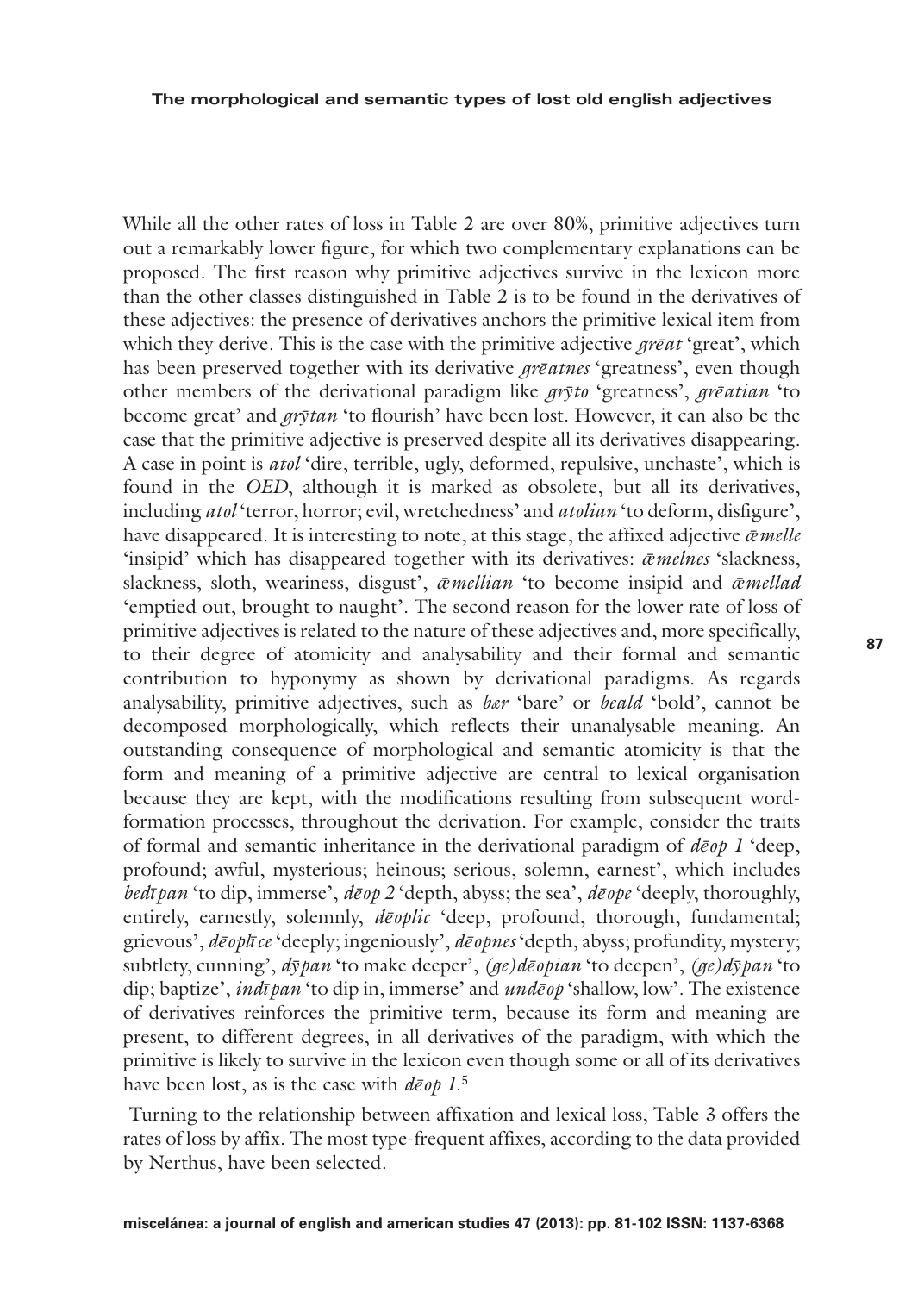| Affix         | <b>Losses</b> | <b>Total of derivatives</b><br>(type-frequency) | Rate of loss |
|---------------|---------------|-------------------------------------------------|--------------|
| ge-           | 31            | 37                                              | 83.7%        |
| ofer-         | 31            | 40                                              | 77.5%        |
| twi-          | 35            | 36                                              | 97.2%        |
| $un-$         | 691           | 819                                             | 84.3%        |
| -bære         | 34            | 34                                              | 100.0%       |
| -ed           | 43            | 48                                              | 89.5%        |
| $-en$         | 99            | 132                                             | 75.0%        |
| $-fæst$       | 56            | 62                                              | 90.3%        |
| $-ful$        | 85            | 112                                             | 75.8%        |
| -ig           | 169           | 231                                             | 73.1%        |
| -iht          | 32            | 34                                              | 94.1%        |
| $-l\bar{e}as$ | 90            | 122                                             | 73.7%        |
| -lic          | 782           | 884                                             | 88.4%        |
| $-ol$         | 48            | 56                                              | 85.7%        |

TABLE 3: Rate of loss by affix.

As is shown in Table 3, the rates of loss by affix range from  $73.1\%$  ( $-iq$ ) to 100% (*-bǣre*). In general, rates of loss under 85% are shown by affixes still used in Present-day English, including *un-, ofer-, -ful, -ig* and *-lēas*. However, the fact that an unproductive suffix like -*en* displays a low loss rate of 75% indicates that there is not a direct relationship between affix productivity and adjective survival. Regarding frequency, rates of loss over 90% occur with less frequent affixes such as the prefix *twi*-, and the suffixes -*fæst* and -*iht*. Again, the generalization cannot be pushed too far because the prefix *ge*-, with a low frequency of 36 derivatives has a rate of loss lower than that of the prefix *un*-, which stands out as the most typefrequent. Apart from the two exceptions just mentioned, a clear tendency can be identified in the relationship between lexical loss and affixation pattern: Old English affixation patterns surviving into Present-day English and type-frequent affixation patterns show lower rates of lexical loss than less type-frequent and lost affixation patterns.

To continue with the morphological part of the analysis, lost adjectives are analyzed with respect to their derivational paradigm. Most of them belong to strong verb paradigms: 2,115 lost Old English adjectives have strong verbs as direct or indirect bases of derivation, 43.8% of the total number lost. Table 4 displays the ten derivational paradigms of verbs with the highest rates of adjective loss (all of them belong to the strong class, although *witan* and *cunnan* are traditionally labelled *preterite-present*):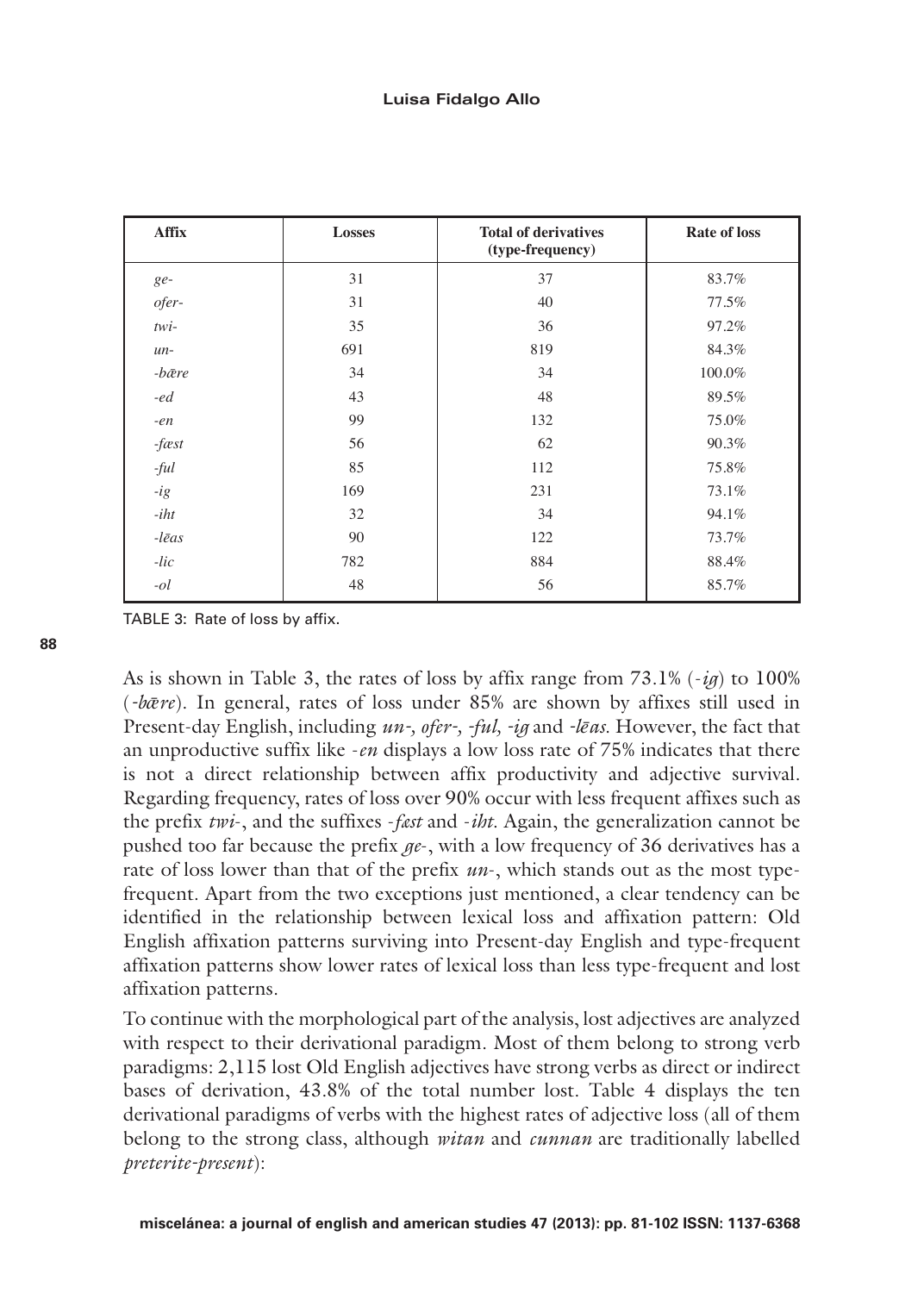| <b>Verb</b>    | <b>Losses</b> | <b>Adjectives in paradigm</b> | Rate of loss |
|----------------|---------------|-------------------------------|--------------|
| <b>BERAN</b>   | 102           | 123                           | 82.9%        |
| <b>CUNNAN</b>  | 28            | 28                            | 100.0%       |
| <b>EADAN</b>   | 26            | 35                            | 74.2%        |
| <b>GANGAN</b>  | 27            | 27                            | 100.0%       |
| <b>HEALDAN</b> | 31            | 34                            | 91.1%        |
| *LEOSAN        | 84            | 143                           | 58.7%        |
| <b>METAN</b>   | 27            | 34                            | 79.4%        |
| <b>WEORDAN</b> | 55            | 101                           | 54.5%        |
| <b>WINDAN</b>  | 28            | 86                            | 32.5%        |
| <b>WITAN</b>   | 50            | 65                            | 83.3%        |
|                |               |                               |              |

TABLE 4: Rate of loss by derivational paradigm (strong verbs).

2,526 lost Old English adjectives derive from categories other than the strong verb. That is, 52.35% of lost Old English adjectives select a non-verbal base of derivation. The ten derivational paradigms with the highest number of lost adjectives appear in Table 5, together with the corresponding rates of loss.

| <b>Other classes</b> | <b>Losses</b> | <b>Adjectives in paradigm</b> | Rate of loss |
|----------------------|---------------|-------------------------------|--------------|
| CYNN 1               | 18            | 23                            | 78.2%        |
| EFEN 1               | 19            | 23                            | 82.6%        |
| FÆST <sub>1</sub>    | 39            | 55                            | 70.9%        |
| <b>FULL1</b>         | 77            | 99                            | 77.7%        |
| <b>GOLD</b>          | 15            | 24                            | 62.5%        |
| <b>HYGE</b>          | 27            | 58                            | 46.5%        |
| LĪC                  | 581           | 640                           | 90.7%        |
| MŌD                  | 54            | 59                            | 91.5%        |
| <b>SWID</b>          | 18            | 27                            | 66.6%        |
| WORD 1               | 16            | 18                            | 88.8%        |

Table 5: Rate of loss by derivational paradigm (base different from strong verb).

Two aspects of Table 4 and Table 5 deserve some comment. In the first place, the derivative of a strong verb is less likely to be lost than one of another morphological class or lexical category. This fact can be explained in terms of the central role played by the strong verb in the derivational morphology of Old English, not only because it is the starting point of derivation (Hinderling 1967; Kastovsky 1992)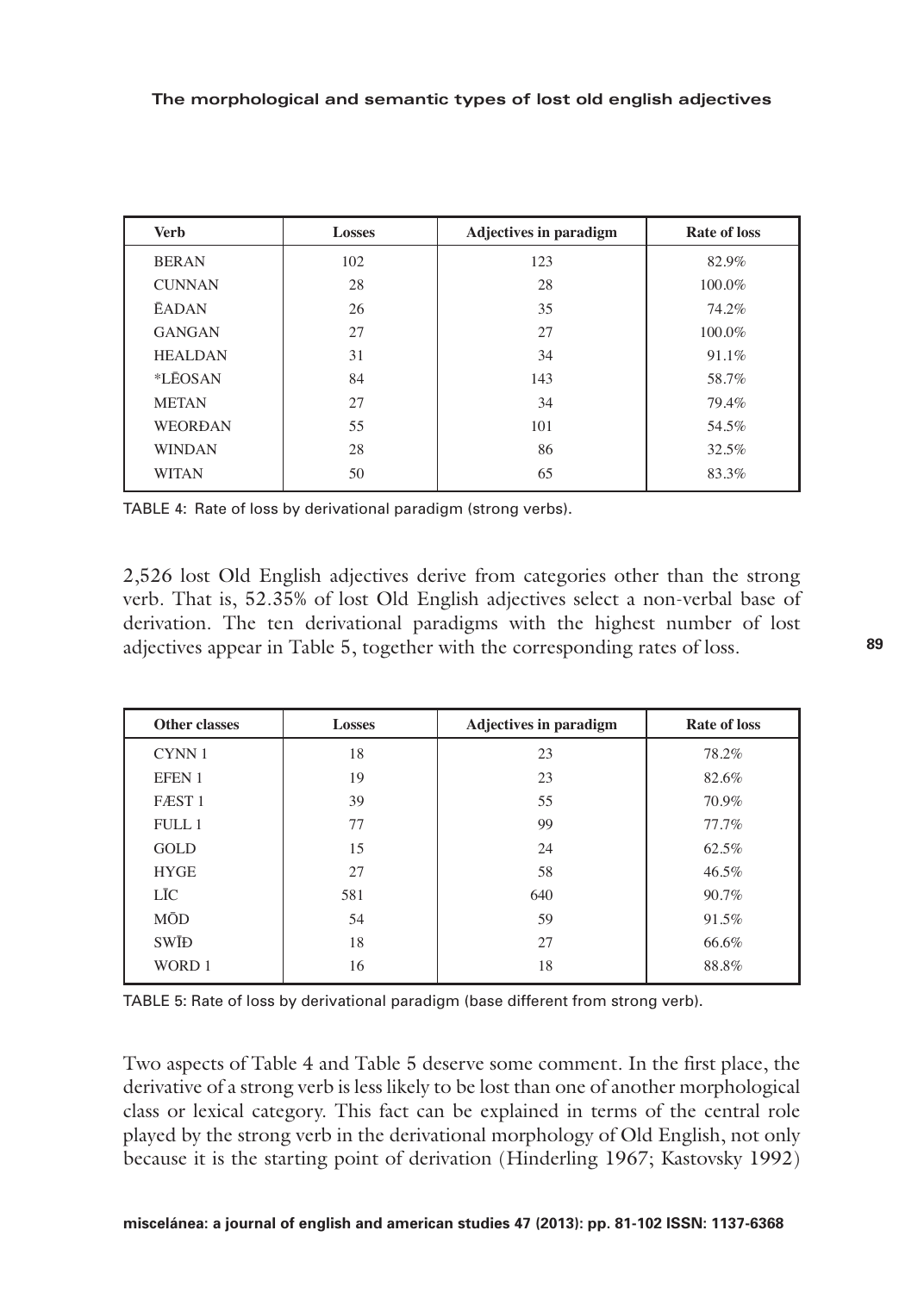but also because it gives rise to larger derivational paradigms (Novo Urraca fc.), which eventually results in a higher rate of survival of paradigms based on strong verbs. In the second place, the average rates of loss shown by Table 4 and Table 5 are similar (76.2% in strong verbs and 75.6% in other classes). By paradigm, the only instances of total loss correspond to strong verb derivatives (although there are also rates of loss in the region of 90% in Table 4). That is to say, the rate of loss in the class of the adjective depends on the category of the base of the paradigm, but also has a strong idiosyncratic component as even the paradigms based on strong verbs can display rates of 100%.

# **4. Semantic Analysis**

The semantic classification of adjectives follows basically that of *A Thesaurus of Old English* and the *Historical Thesaurus of the Oxford English Dictionary*, which distinguishes the following semantic categories and subcategories:

```
The external world
```
The world

- 01.01 The Earth
- 01.02 Life
- 01.03 Physical sensibility
- 01.04 Matter
- 01.05 Existence in time and space
- 01.06 Relative properties
- 01.07 The supernatural

### **The mental world**

The mind

- 02.01 Mental capacity
- 02.02 Emotion
- 02.03 Philosophy
- 02.04 Aesthetics
- 02.05 Will/ faculty of will
- 02.06 Refusal/ denial
- 02.07 Having/ possession
- 02.08 Language

### **The social world**

Society

- 03.01 Society/ the community
- 03.02 Inhabiting/ dwelling
- 03.03 Armed hostility
- 03.04 Authority
- 03.05 Morality
- 03.06 Education

**90**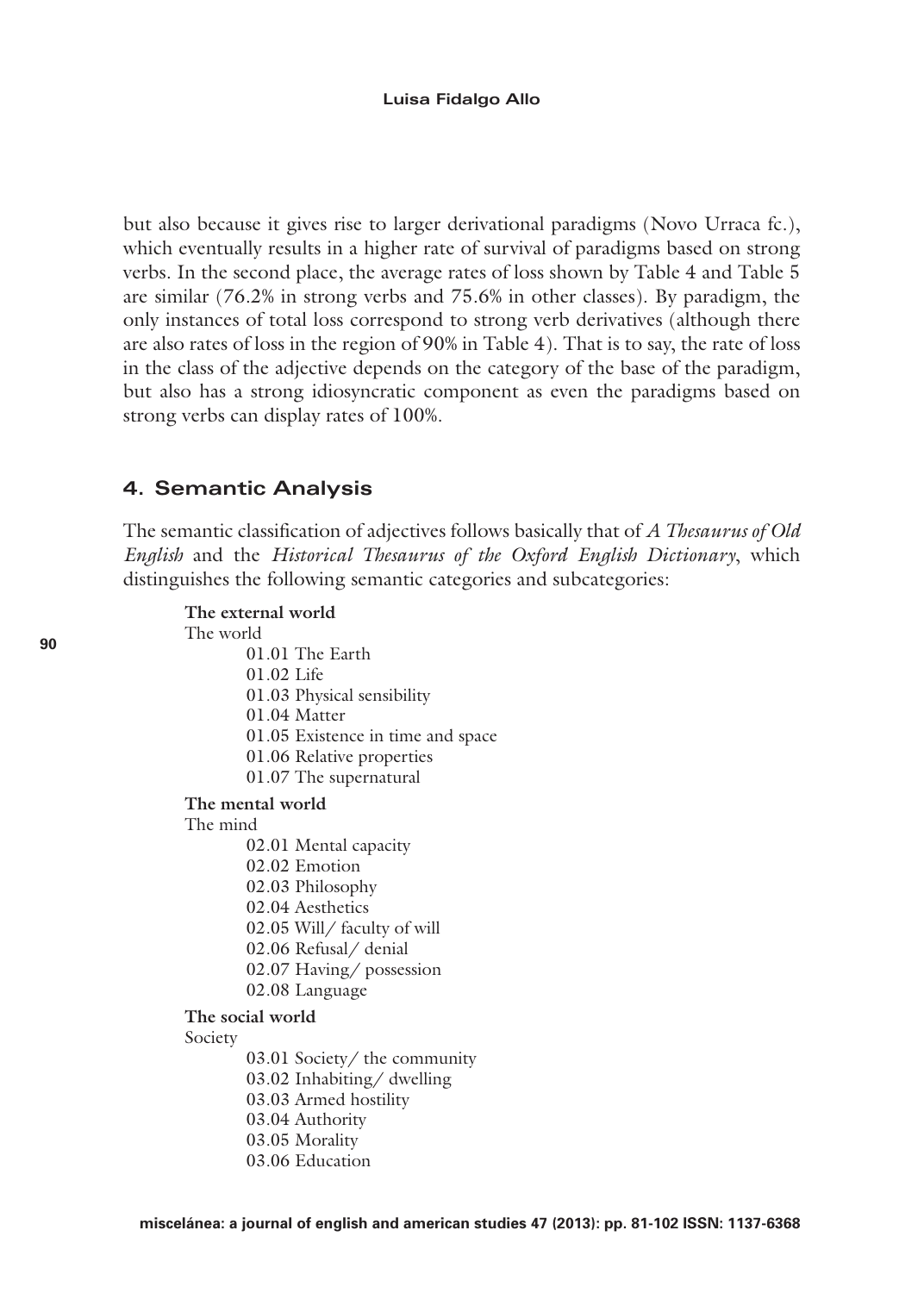#### **The morphological and semantic types of lost old english adjectives**

03.07 Faith 03.08 Communication 03.09 Travel/ travelling 03.10 Occupation/ work 03.11 Leisure

Figure 1: Semantic categories and subcategories from the *Historical Thesaurus of the Oxford English Dictionary.*

To the categories given in Figure 1, the following have been added from the taxonomy of semantic categories of *A Thesaurus of Old English*:

- 11. Action and utility
	- 11. Action, operation 11.09 Peril, danger
		- 11.10 Safety, safeness
- 12. Social interaction 12. Power, might 12.06 A province, country, territory
- 13. Peace and war
- 14. Law and order
- 16. Religion



The inventory of semantic categories resulting from Figure 1 and Figure 2 has been adapted to the semantic characteristics of the class of the adjective by adding the categories Size, Auditory qualities, Shape, Tactile, Evaluative, States of living (Givon 1993) and Similarity (Dixon 2006). The category of States and conditions draws on Givon's (1993: 63) Transitory states. Finally, it has also been necessary, in order to be able to account for all shades of meaning involved by the inventory of adjectives of the corpus, to add the following categories: Accession and access, Blood, Cookery, External appearance, Opposition and concord, Pardon and condemnation, Payment and price, Production, Reward and compensation, Variation and change, Truth and falsehood, and Weapons.

Lost Old English adjectives can be classified semantically as shown in (3). The number of lost lexical items follows each class, within parentheses. In those instances in which the semantic category corresponds to that of the *Historical Thesaurus of the Oxford English Dictionary*, the relevant category code is given after the figure of losses. For illustration, one or more lost adjectives are provided by class:<sup>6</sup>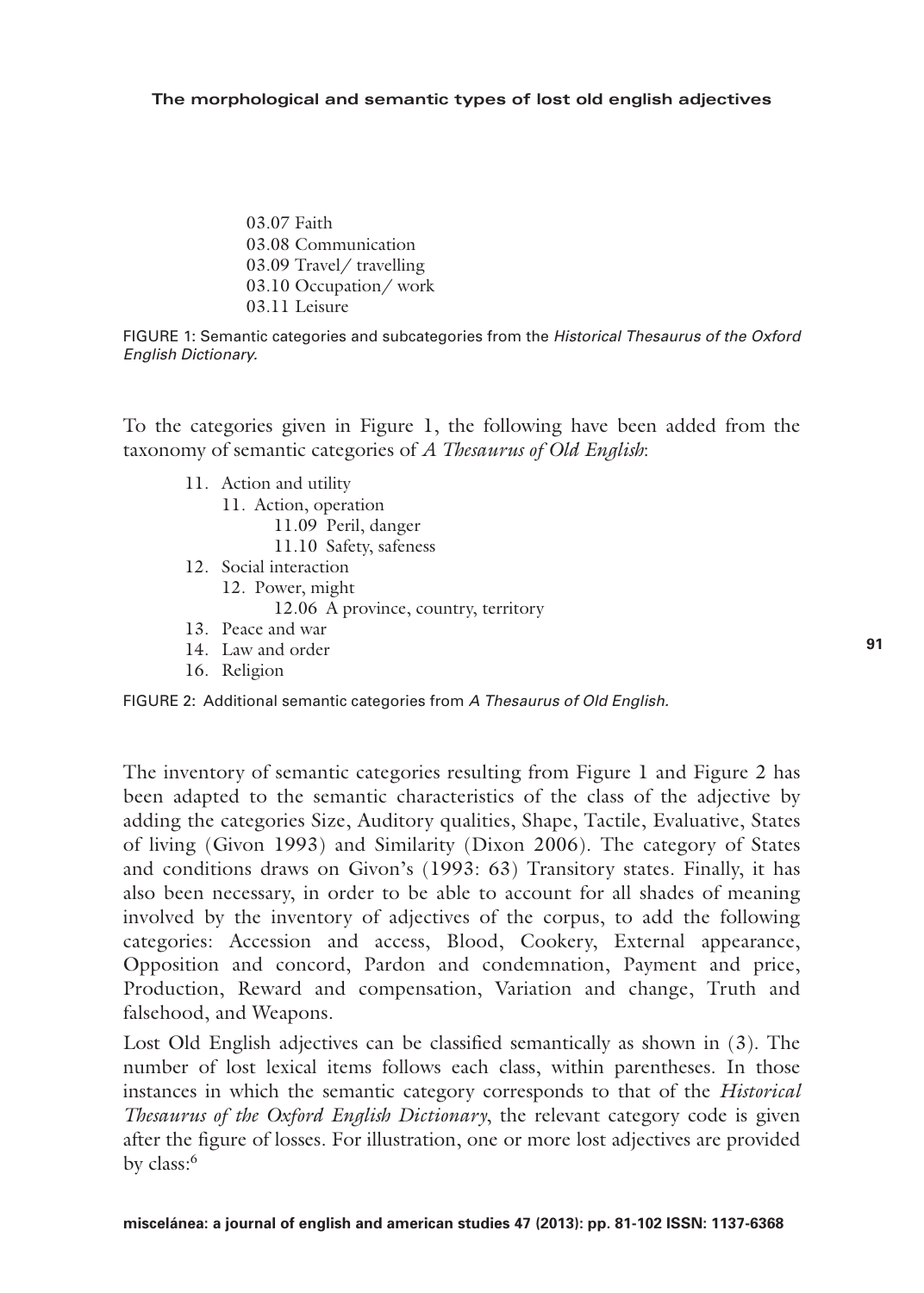#### **Luisa Fidalgo Allo**

### (3)

**A province, country, territory (66)** *Africanisc* 'African', *Alexandrinesc* 'Alexandrian', *Arabisc* 'Arabian' **Accession, access (14)** *earfoðfēre* 'difficult to pass through', *gefēre 3* 'accessible', *ðrihlidede* 'having three openings **Blood (11)** *blōden* 'bloody', *blōdfāg* 'blood-stained, bloody', *blōdgēotende* 'bloody' **Colour (126) 01 The world: 01.04 Matter: 01.04.09 Colour** Colour. Brightness (57) *ǣblǣce* 'lustreless, pale, pallid', *ǣhīwe* 'pallid; deformed', *ælfscīene* 'bright as an elf or fairy, beautiful, radiant' Colour. Colour (69) *æscgrǣg* 'ashy-gray', *assedun* 'dun-coloured like an ass', *basu* 'purple' **Cookery (26)** *āfigen* 'fried', *ascbacen* 'baked on ashes', *elebacen* 'cooked in oil' **Direction (37) 01 The world: 01.01 The earth: 01.01.03 Direction** *āwegēade* 'went away', *āwegweard* 'coming to a close', *andelbær* 'reversed' **Evaluative (610)** *āðrotsum* 'irksome', *āðwyrðe* 'worthy of credit', *āberendlic* 'bearable' **External appearance (57)** *āscǣre* 'unshorn, untrimmed', *ǣscǣre* 'unshorn, untrimmed', *andfeax* 'bald' **Festivity (6)** *bodigendlic* 'to be celebrated', *frēols 2* 'free, festive', *frēolslic 1* 'festive, festival' **Having/ possession (48) 02 The mind: 02.07 Having/ possession** *āgenlic* 'own; owed, due', *ætgenumen* 'taken away', *berōfon* 'despoiled' **Hearing, noise and auditory qualities (41) 01 The world: 01.03 Physical sensibility: 01.03.08 Hearing/noise** *beorhtword* 'clear-voiced', *clipol* 'sounding, vocal; vocalic, vowel', *healfclypigende* 'semi-vowel' **Inhabiting/ dwelling (27) 03 Society: 03.02 Inhabiting/ dwelling** *ābūrod* 'not inhabited', *ǣlǣte 2* 'desert; empty', *ǣlǣten* 'desert, empty' **Language, literature and communication (153) 02 The mind: 02.08 Language & 03 Society: 03.08 Communication** *āhyldendlic* 'enclitic', *ānsprǣce* 'speaking as one', *āsciendlic* 'interrogative' **Law and order (116)** *ālīefedlic* 'lawful, permissible', *āsēcendlic* 'to be sought', *āworpenlic* 'worthy of condemnation' **Leisure (3) 03 Society: 03.11 Leisure** *flāniht* 'relating to darts', *plegende* 'playing', *tæfle* 'given to dice-playing' **Matter (155) 01 The world: 01.04 Matter** Divisibility and indivisibility (19) *betwuxgangende* 'separating', *feðorbyrste* 'split into four', *fiðerdǣled*  'quadripartite, quartered' Dryness and wetness (14) *ðān 1* 'moist, irrigated', *dēawigfeðera* 'dewy-feathered', *drȳgscēod* 'dry-shod'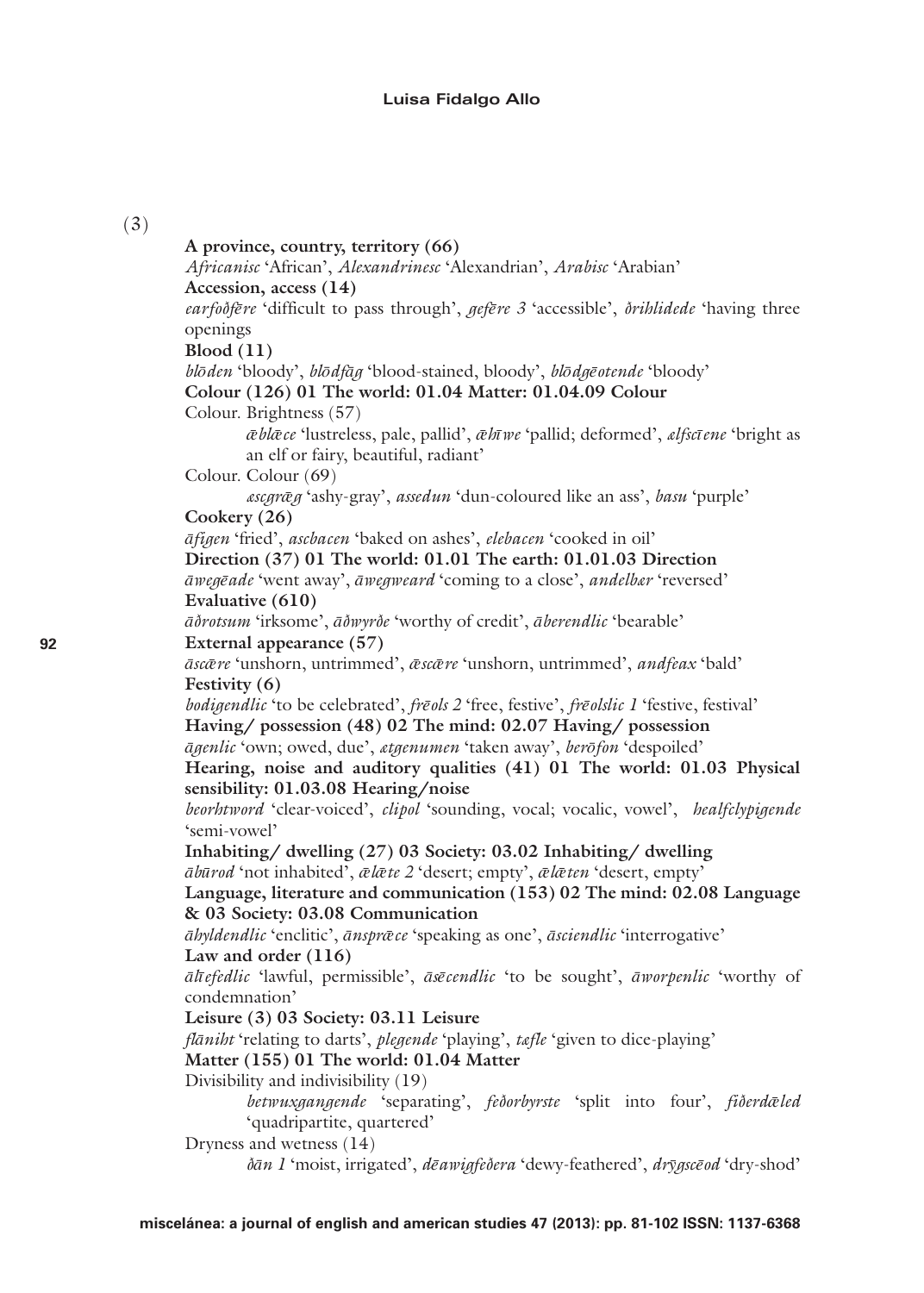Fixation (11) *ācǣglod* 'studded with pegs; locked with a key', *ānægled* 'nailed down', *borhfæst* 'fast bound', *geðwinglod* 'bound up (of hair)' Freshness and staleness (18) *forworen* 'decrepit, decayed', *geǣcnōsliende* 'degenerating', *gescrence* 'withered, dry' Material (64) *ǣcen 2* 'oaken', *ǣren 1* 'made of brass, brazen; twinkling', *bǣnen* 'made of bone' Purity and impurity (11) *fullclǣne* 'very pure', *hēahhlūtor* 'very pure', *mērehwīt* 'pure, white, sterling (of silver)' States of matter (11) *āmolten* 'molten', *gēotenlic* 'molten, fluid', *geðyllic* 'densus' Weight (7) *gehefed* 'weighed down', *pīs* 'heavy', *pīslic* 'heavy' **Measurement, determination of quantity and amount (99) 01 The world: 01.06: Relative properties: 01.06.05 Measurement & 01.06.06 Quantity/amount** *flēde* 'in flood, full, overflowing', *fullmannod* 'fully peopled', *gehwǣde* 'slight, scanty, small, young' **Navigation (23) 03 Society: 03.09 Travel/ travelling: 03.09.04 Navigation** *ānbȳme* 'made of one trunk, dug-out (ship)', *ǣren 2* 'oar-propelled', *brandstæfn* 'high-prowed' **Number (6) 01 The world: 01.06 Relative properties: 01.06.04 Number** *æfterlic* 'second', *endebyrdlic* 'ordinal', *(ge)tælsum* 'in numbers, rhythmic' **Opposition and concord (46)** *bīsæc* 'contested, disputed', *cēaslunger* 'contentious', *cēastful* 'contentious' **Pardon and condemnation (14)** *belādiendlic* 'apologetic, that can be excused', *bōtwyrðe* 'pardonable, that can be atoned for by', *gelīefen* 'excused' **Payment/ price (14)**  *gafolfrēo* 'tax-free', *gafollic* 'fiscal', *gildfrēo* 'free of tax' **Peace and war (64)** *æscrōf* 'brave in battle', *beaducāf* 'bold in battle', *beaducræftig* 'warlike' **Peril/ danger (12)** *bealu 2* 'baleful, deadly, dangerous, wicked, evil', *cwildbǣre* 'deadly, dangerous, pestiferous; stormy', *cwildrōf* 'deadly, savage' **Production (6)** *cræftlic* 'artificial; skilful', *forðbǣre* 'productive', *handworht* 'made with hands' **Religion (160)** *ǣbrucol* 'sacrilegious', *ǣfremmende* 'pious, religious', *ǣswic 2* 'apostate' **Reward and compensation (8)** *āngilde 2* 'to be compensated for', *ǣgilde 'receiving* no wergild as compensation', *andergilde* 'in repayment, in compensation' **Safety/ safeness (9)** *borhlēas* 'without a pledge, without security', *gefriðsum* 'safe, fortified', *gehealdfæst* 'safe'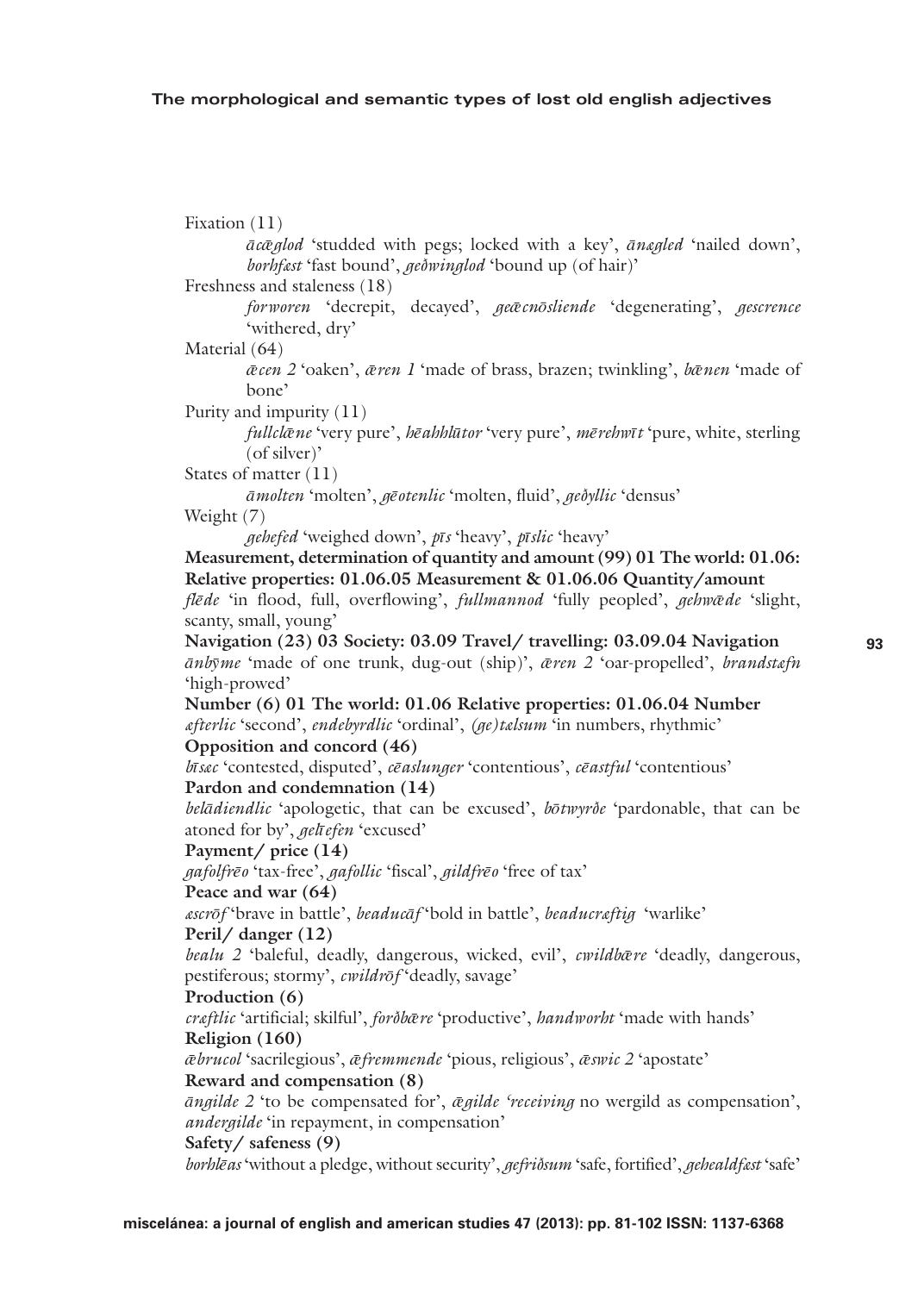Shape  $(65)$ *agrafenlic* 'sculptured', *anecae* 'having one edge', *anhwe* 'of one form or colour' Sight (27) 01 The world: 01.03 Physical sensibility: 01.03.07 Sight ānēgge 'one-eved, blind in one eve', ānēggede 'one-eved, blind in one eve', ansiene 'visible' Similarity  $(52)$ āncorlic 'like a hermit', allefne I 'quite equal', besibb 'related' Size  $(53)$ āclungen 'contracted', āgrōwen 'overgrown', efenbrād 'as broad as long' Smell/ odour (11) 01 The world: 01.03 Physical sensibility: 01.03.06 Smell/ odour fülstincende 'foul-stinking', *gestence* 'odoriferous', *runl* 'foul' running'; foul, stinking?' Social interaction (106) Friendship and other social relations, conditions and states (29) cnihtlēas 'without an attendant', frēondlīde 'kind to one's friends', *gadrigendlic* 'collective' Kinship, family relationship (23) ānboren 'only-begotten', bearnlēas 'childless', brōðorlēas 'brotherless' Marriage, state of marriage (19) *anlegere* 'consorting with one man', *beweddendlic* 'relating to marriage'. ceorlæs 'unmarried (of women)' Sexual relations, sexuality (35) clængeorn 'vearning after purity, celibate; cleanly', dyrneforlegen 'adulterous', dyrneleger 'adulterous' Space, order, arrangement and disposition (75) 01 The world: 01.05 Existence in time and space: 01.05.07 Space & 01.06. Relative properties: 01.06.03 Order asynderlic 'remote', eftanweard 'behind, in the rear, following', elsyndriq 'quite apart, single' States and conditions (1,228) External activity (54) ālī esendlic 'loosing, liberating', āsolcen 'sluggish, idle, indifferent, dissolute', æswind 'idle, slothful' External condition (129) āblered 'bare, uncovered, bald', ādeliht 'filthy', āgimmed 'set with precious stones' Mental-internal (942) ādegen 'distended (with food)', āberd 'crafty, cunning', ācol 'affrighted, dismayed' Motion  $(54)$ *arodlic* 'quick', *cwiccliende* 'moving rapidly', tottering'', *duniendlic* 'falling' down, tottering' Temperature (25) *@lceald* 'altogether cold, very cold', *brandbat* 'burning hot, ardent',  $h$ rimceald ' $o$ cean-cold'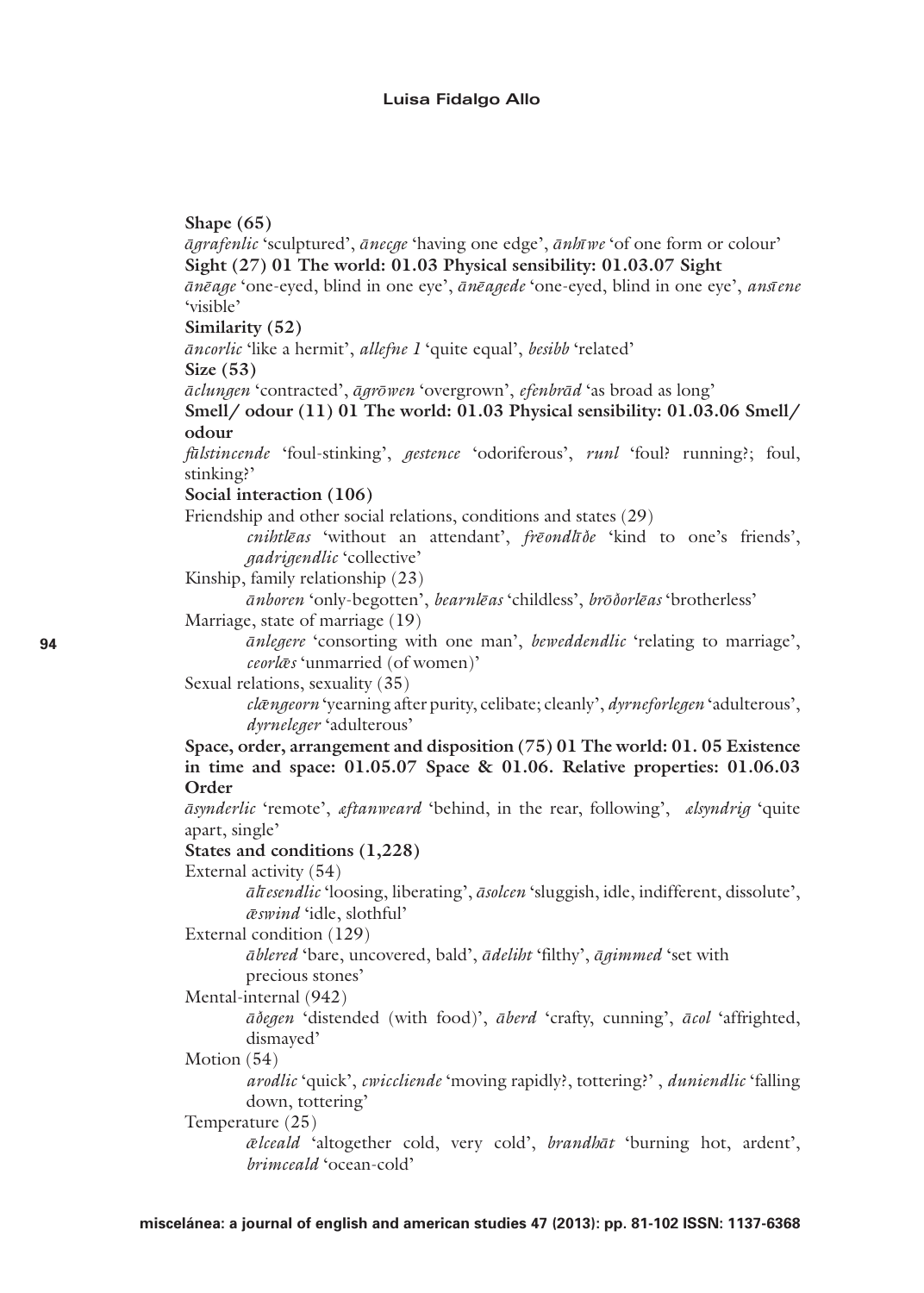Weather (24) blāwende 'blowing hard (wind)', gewinde 'blowing', hærfestlic 'autumnal; of harvest<sup>2</sup> States of living (767) Age  $(90)$ ānhundwintre 'a hundred years old', ānnihte 'one day old', ānwintre 'one vear old, vearling' Animals (46) *anbyrnende* 'having one horn', *bycen* 'of a goat, goat's', *calcrond* 'shod (of horses)<sup>2</sup> Body (39) anfete 'one-footed', athyd 'evicerata, deprived of its sinews', belcedsweora 'having an inflated neck' Death (44) āsprungen 'dead', afterboren 'afterborn, posthumous', beliden 'departed, dead' Existence (7) afweard 'absent', edwistlic 'existing, substantive', framwesende 'absent' Fertility (39) bearnēaca 'pregnant', berende 'fruitful', cildfēdende 'nursing' Health  $(151)$ *ableaned* 'ulcerated', *adlberende* 'disease-bearing', *adlia* 'sick, diseased' Humankind, people (9) mennisclic 'human; humane', nāthwā 'someone', unmennisclic 'inhuman' Life  $(27)$ ærboren 'earlier born, first born', betstboren 'best-born, eldest', būrbyrde 'of pleasant birth' Plants  $(54)$ *ānstelede* 'one-stalked, having one stem', *āsprindlad* 'ripped up', *elren* 'of an alder tree' Status, rank and power (180) ārcraftig 'respected, honourable', ārful 'respected, venerable; favourable, kind, merciful; respectful', ārlēas 'dishonourable, base, impious, wicked; cruel' Strength (29) byrdenstrang 'strong at carrying burdens', ceorlstrang 'strong as a man', earmstrang 'strong of arm, muscular' Wealth (52) æhtspēdig 'rich', æhtwelig 'wealthy, rich', almeslic 'charitable; depending on alms, poor' Tactile (114) Firmness (22) bī dfest 'firm, forced to stand out', cope l 'unsteady, rocking!', eordfest 'earthfast, firm in the earth' Inclination (19) clifig 'steep', forotheald 'bent forward, stooping; inclined, steep', geandele 'steep'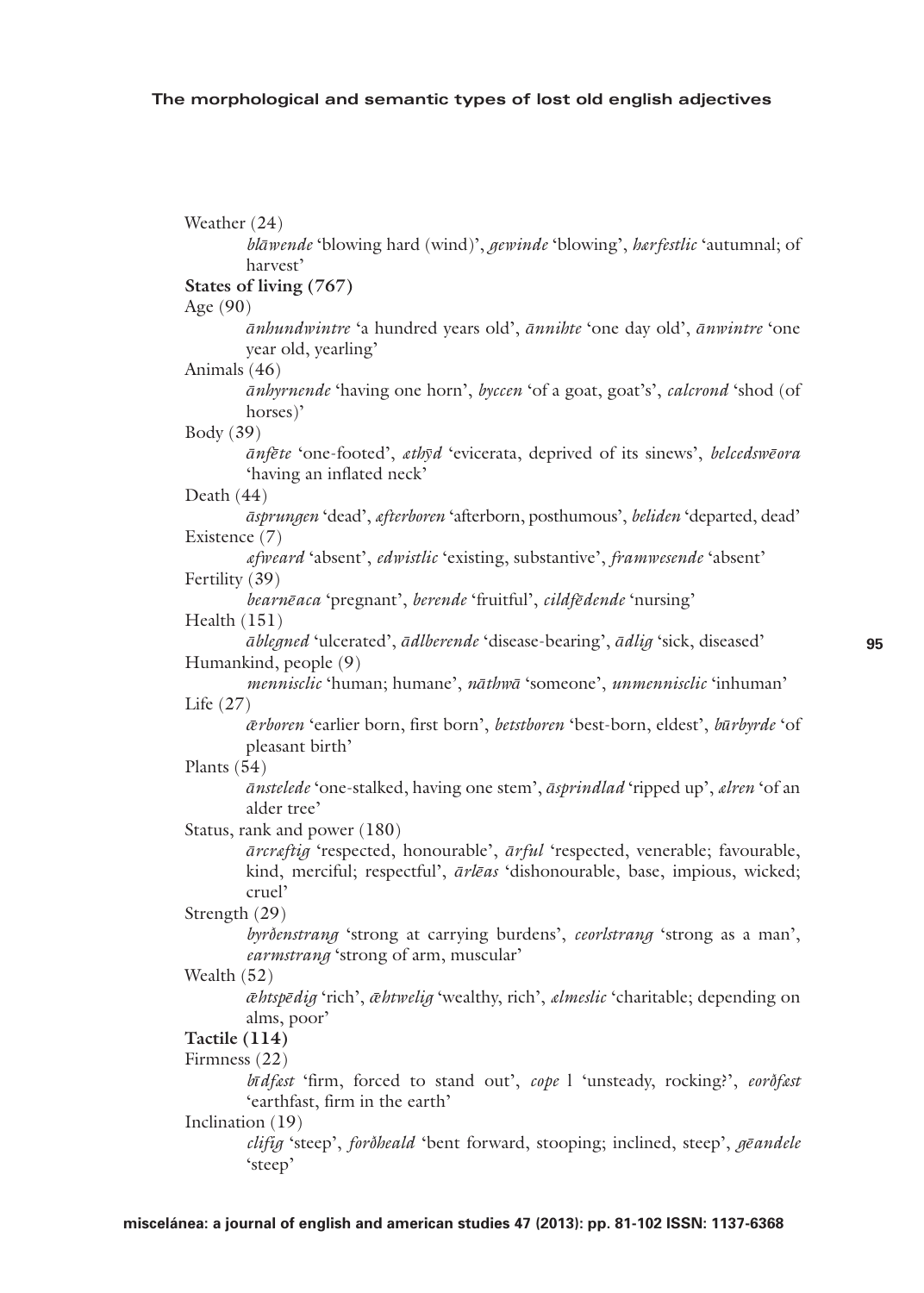Pointedness (14) ecged 'edged', ecghwas 'keen-edged', feowergærede 'four-pointed' Pressure (5) aebered 'crushed, kneaded; harassed, oppressed', onāslagen 'beaten (of metal)', abygendlic 'bending, flexible ' Resistance (25) āhierding 'hardening', āstrenged '(made strong) malleable', brēað 'brittle' Texture (14) *anhealfrah* 'having one side rough', *anbrucol* 'rugged', *byrstia* 'broken, rugged' Taste and flavour (15) 01 The world: 01. 03 Physical sensibility: 01.03.05 Taste/flavour āfor 'bitter, acid, sour, sharp; dire', @melle 'insipid', @tlic 'eatable' Textiles (14) 01 The world: 01.02 Life: 01.02.09 Textiles *gegierelic* 'of clothes', *geglofed* 'gloved', *goldgewefen* 'woven with gold' The earth (105) 01 The world: 01.01 The earth Air surrounding earth, atmosphere (8) *drosmig* 'vaporous, smoky', *lyften* 'of the air, aerial', *lyftgeswenced* 'driven by the wind' Fire  $(28)$ *āblāst* 'inspired, furious; blowing fiercely (of flame)', *brynig* 'fiery, burning', fyrbære 'fire-bearing, fiery' Firmament (14) *āstyrred* 'starry', *eahtanihte* 'eight days' old (moon)', *gelēomod* 'having rays of light' Planet  $(3)$ eorólic 'earthly, worldly', middangearden 'worldly', middangeardlic 'earthly' Surface of the earth (24) beorhtte 'mountainous', dūnlendisc 'mountainous', dūnlic 'of a mountain, mountain-dwelling' Water  $(28)$ cwicwelle 'living (of water)', dēawigendlic 'dewy', ēalic I 'or a river' The supernatural (15) 01 The world: 01.07 The supernatural cicropisc 'cyclopean'; Cecropean', drycraftig 'skilled in magic', drylic 'magic, magical' Time  $(123)$  01 The world: 01.05 Existence in time and space: 01.05.06 Time andege 'for one day, lasting a day', ateorigendlic 'transitory, perishable; failing; defective', āwunigende 'continual' Transport (2) 03 Society: 03. 09 Travel/travelling: 03.09.01 Transport fēowerhwēolod 'four-wheeled', twihwēole 'two-wheeled' Travel/travelling (11) 03 Society: 03.09 Travel/travelling ēaðfēre 'easy for travelling over', ellorfūs 'ready to depart', felageonge 'much-travelled' Truth and falsehood (11) lēasferhõ 'false', lēaslic 'false, deceitful, sham, empty', lygen 2 'lying, false ' Use of drugs, poison (8) 01 The world: 01.03 Physical sensibility: 01.03.03 Use of drugs, poison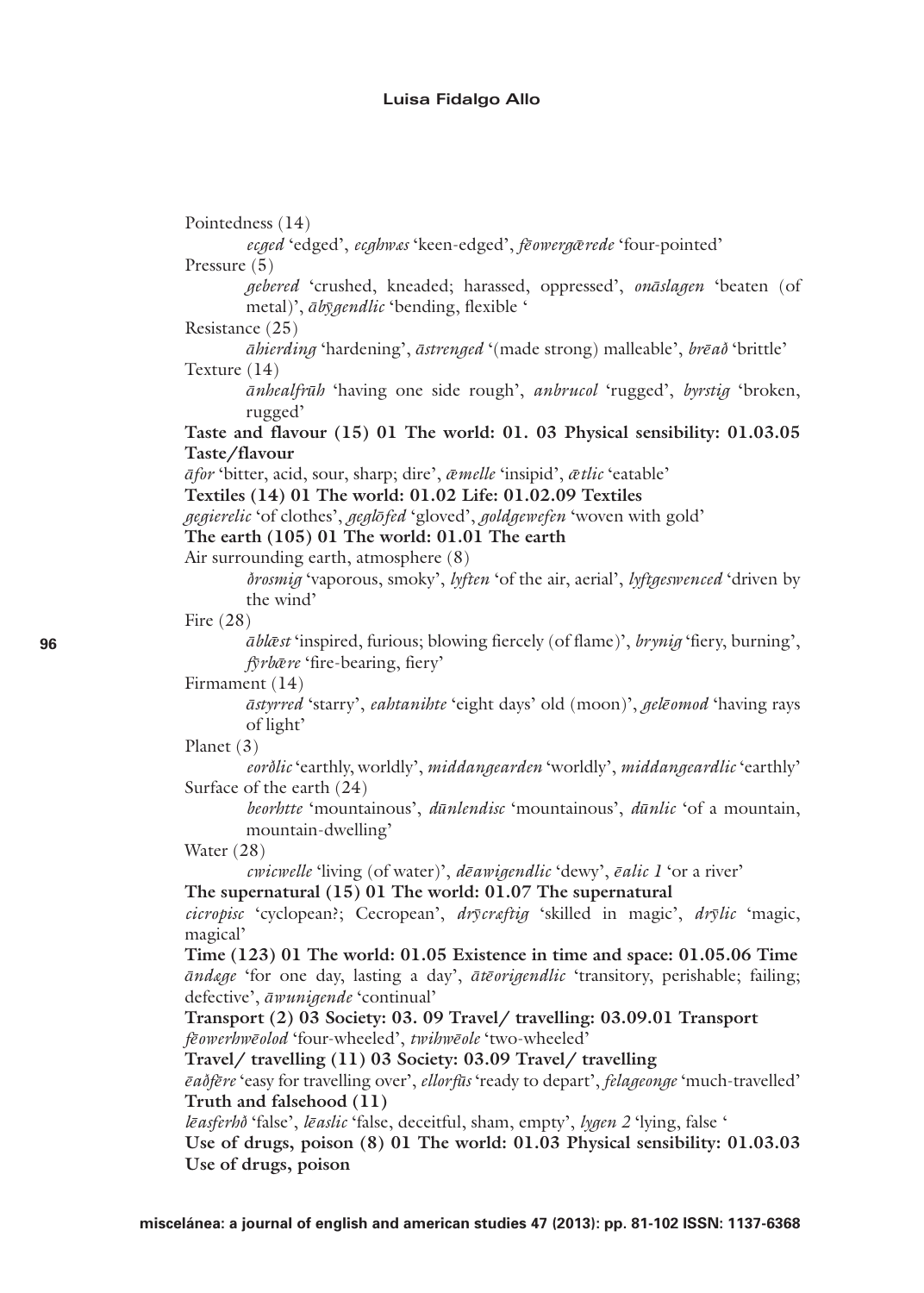*ātorbǣre* 'poisonous', *bewēled* 'poisoned, polluted', *geolstrig* 'secreting poison, purulent'

**Variation and change (27)**

*āwendedlic 1* 'that can be changed, changeable', *āwendendlic* 'that can be changed, changeable', *fæsthȳdig* 'constant, steadfast'

**Weapons (37)**

*ǣrglæd* 'bright in armour', *beaduscearp* 'keen in battle (sword)', *bordhæbbende* 'shield-bearing'

**Work (5) 03 Society: 03.10 Occupation/ work: 03.10.01 Work**

*esnecund* 'of a labourer', *(ge)swinclēas* 'without toil', *geweorclic* 'pertaining to work'

As can be seen in (3), categories leak. For example, *heofonhēah* 'reaching to heaven' could have been included within Direction or Firmament and *ǣmyrce* 'excellent' within Evaluative or Status, rank and power. It seems to be the case that even well defined semantic categories are surrounded by areas of indeterminacy in such a way that overlapping and continuity among such categories are to a certain extent inevitable. Another issue arising from this semantic analysis has to do with the different senses conveyed by adjectives. For instance, *swīð* means 'strong, mighty, powerful', but also 'active', 'severe' and 'violent'. A special case of this phenomenon arises when literal and figurative meanings overlap in the definition of a lexical item. For example, *frēorig* conveys the literal meaning of 'freezing, frozen, cold, chilly' and the figurative meaning 'blanched with fear, sad, mournful', thus being classifiable under Temperature as well as Peril and danger. The general solution that has been adopted is to classify adjectives under a single category according to the meaning that prevails above any other specific sense.

In spite of the limits of the semantic analysis that has been carried out, some generalizations can be made. If we concentrate on those categories with one hundred or more adjectives, it turns out that lexical losses of the adjectival class often consist of adjectives denoting abstract qualities, thus: Mental-internal (942), Evaluative (610), Status, rank and power (180), Religion (160), Language, literature and communication (153), Time (123), Law and order (116), Social interaction (106). The importance of categories like States of living (587), Colour (126) and The Earth (105) notwithstanding, lost adjectives express abstract qualities rather than concrete ones. In other words, we are dealing with nonprototypical adjectives coding non-permanent, abstract properties such as *bedul* 'suppliant', *edlesendlic* 'relative, reciprocal', *ferhtlic* 'just, honest', *gecorenlic*  'elegant', *hlīfend* 'threatening', *ofgangende* 'derivative', *unwitod* 'uncertain', and the like. The higher rate of loss of abstract adjectives may have several causes. The first is to be found in textual frequency. Abstract adjectives are used less frequently than concrete ones and, consequently, they are less resistant to replacement than concrete adjectives. Secondly, abstract adjectives seldom convey nuclear meanings,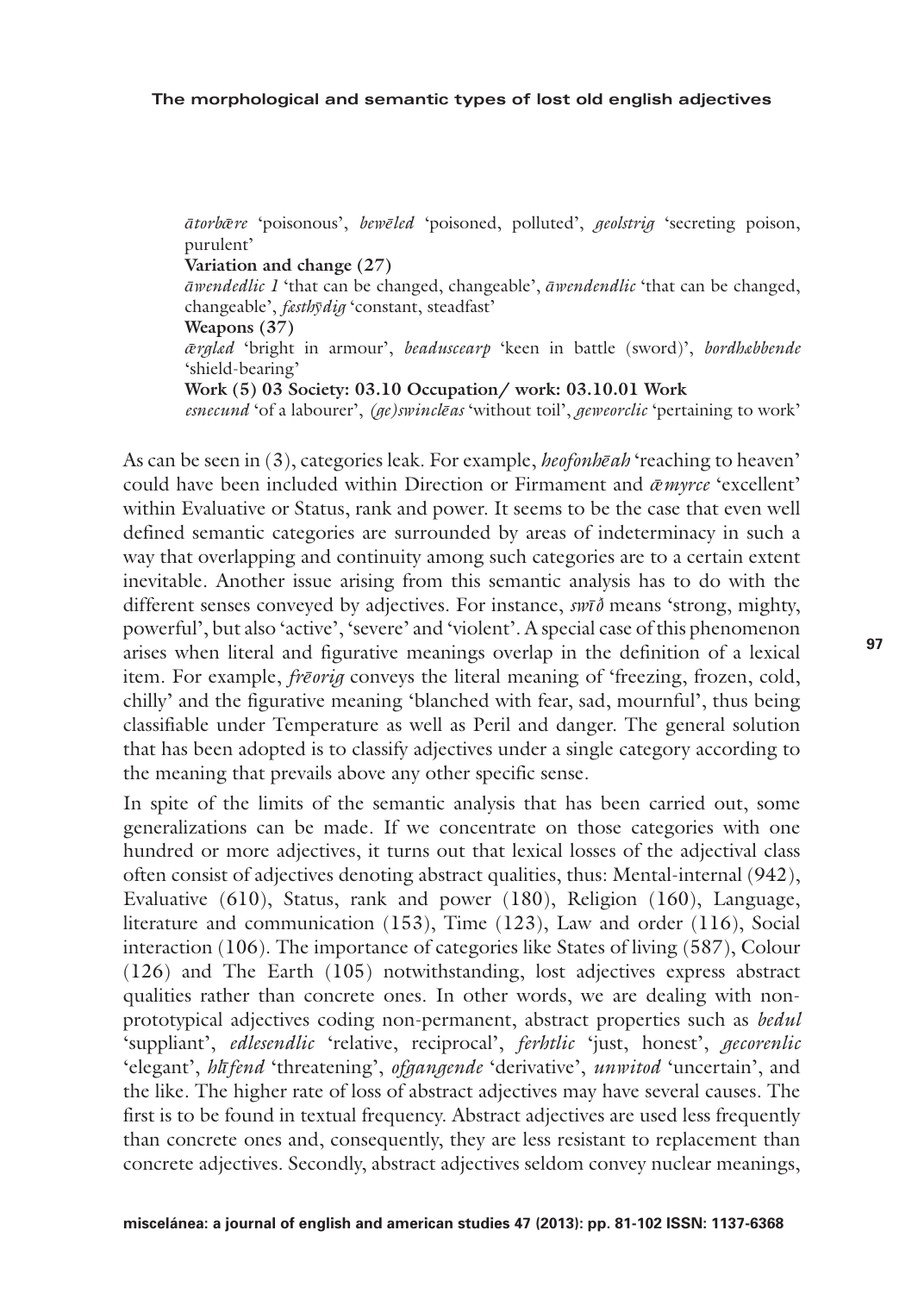by means of which their evolution can be traced back to the more nuclear lexical items to which they are linked through relations of inheritance. This is the case with *edlesendlic* 'relative, reciprocal' with respect to the strong verb *lesan* 'to collect, pick, select', which has disappeared along with the strong verb. Thirdly, abstract adjectives are, as a general rule, more analysable than concrete adjectives, which often convey meanings that cannot be decomposed lexically. Adjectives of colour represent a paramount example of this aspect, but even in sets like *rēod 1/ wyrmbaso/wræterēad* 'red' the unanalysable *rēod 1* has been preserved while the analysable *wyrmbaso* and *wræterēad* count as losses.

Apart from the relevance of the type of adjective (concrete vs. abstract) for the rate of lexical loss, this analysis sheds new light on the evolution of the English lexicon. Histories of the English language link lexical loss to language contact and consider it as either random or based to a certain extent on textual frequency. The semantic analysis of adjectives shows that, at least in this lexical class, adjective type plays a role in survival or loss. Moreover, a point of contact has been found with morphological analysis, namely analysability. In a paradigmatic analysis of form and meaning that seeks paths of formal and semantic inheritance in lexical paradigms, nuclear meanings and unanalysable forms converge in adjectives more resistant to loss than semantically derived and formally analysable ones.

# **5. Conclusion**

This article has analyzed 4,825 instances of lexical loss in the class of the adjective*.*  Such lexical losses have been characterized from a morphological and semantic point of view in order to find points of contact between this phenomenon and derivational morphology as well as semantic taxonomy.

The data examined throughout the morphological analysis demonstrates that the presence of derivatives in the lexicon anchors the primitive lexical item from which they derive in such a way that the primitive lexical item often survives even though its derivatives do not. It has also been found that affixation patterns surviving into Present-day English and more type-frequent affixation patterns show lower rates of lexical loss than less type-frequent and lost affixation patterns.

The semantic analysis carried out has shown that lexical loss takes place mainly in the area of less prototypical adjectives with evaluative function or referring to transitory mental states. In general, more abstract adjectives than concrete ones are counted among the losses. Groups of abstract adjectives relating to time, language and communication, law and order and religion are the ones that have suffered more than one hundred losses. However, significant groups of concrete adjectives have also suffered loss: those of colour, tactile properties and states of matter.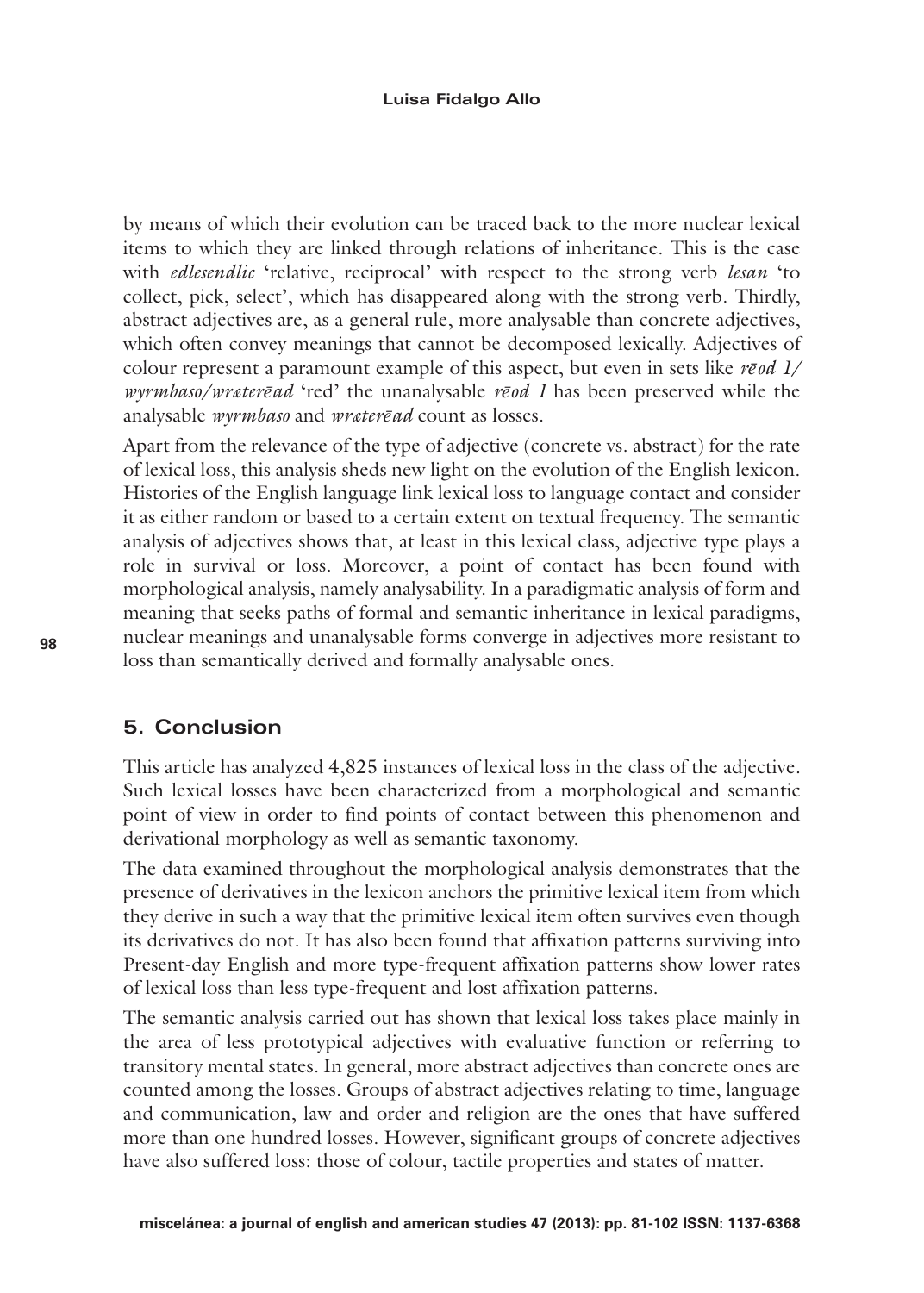Finally, this research has insisted on the importance of lexical primitives and semantic nuclei when it comes to accounting for lower rates of loss in the English lexicon. Moreover, it has been shown that inheritance, as reflected by wordformation and semantic organisation, can be linked to lexical loss and survival. Throughout linguistic evolution, more analysable forms (and therefore those resulting from more steps of formal inheritance) are more likely to be lost than less analysable forms. Conversely, adjectives with less nuclear meanings (those therefore resulting from more steps of semantic inheritance) are lost more easily than those with more nuclear meanings. All in all, analysability stands out as a fundamental notion for finding points of contact between the inheritance of form and meaning.

To conclude, it remains for future research to determine the extent to which the addition of new senses contributes to the survival of a given adjective.

# **Notes**

<sup>1</sup>. This research has been funded through the project FFI2011-29532.

2. This article follows the convention of numbered predicates adopted by *Nerthus* in order to distinguish homonymous lexical entries. Thus, regarding lexical category, *ābūtan 1* 'on, about, around, on the outside, round about' may be considered an adposition and *ābūtan 2* 'about, nearly', an adverb. As for morphological class, *besēon 1* 'to see, look, look round', for example, is a Class V strong verb, whereas *besēon 2* 'to suffuse' qualifies as a Class I strong verb. Turning to the question of variants, two or more predicates are also numbered if they have different spellings, as is the case with *fōdder 1* 'fodder, food; darnel, tares' with variants *fōddor 1, fōddur 1, fōter* and *fōdor*; *fōdder 2* 'case, sheath' with variants *fōddor 2* and *fōddur 2*; and *fōdder 3* 'hatchet', with variants *fōddor 3* and *fōddur 3*.

3. Consulted on May 25, 2010.

4. The quantitative data exclude sets involving two or more Present-day English adjectives that can be traced back to the same Old English adjective. There are 76 instances of such sets.

5. It is hard to find instances of the loss of a lexical prime whose derivatives have been preserved. This has happened to *enge 1* 'narrow, close, straitened, constrained; vexed, troubled, anxious; oppressive, severe, painful, cruel', which has been lost together with its derivatives *enge 2* 'sadly, anxiously', *geencgd* 'anxious, careful', *engu* 'narrowness, confinement', etc., even though the *OED* has the obsolete *geng* (*geengan* 'to constrain, distress, vex, trouble').

<sup>6</sup>. Although the figure is nearly negligible, 12 out of the 4,825 lost Old English adjectives have not been classified because the only translation available is into Latin or because no translation is available in the major lexicographical sources. This is the case with ǣ*reldo, ūt 2*, and *eftdrægend.*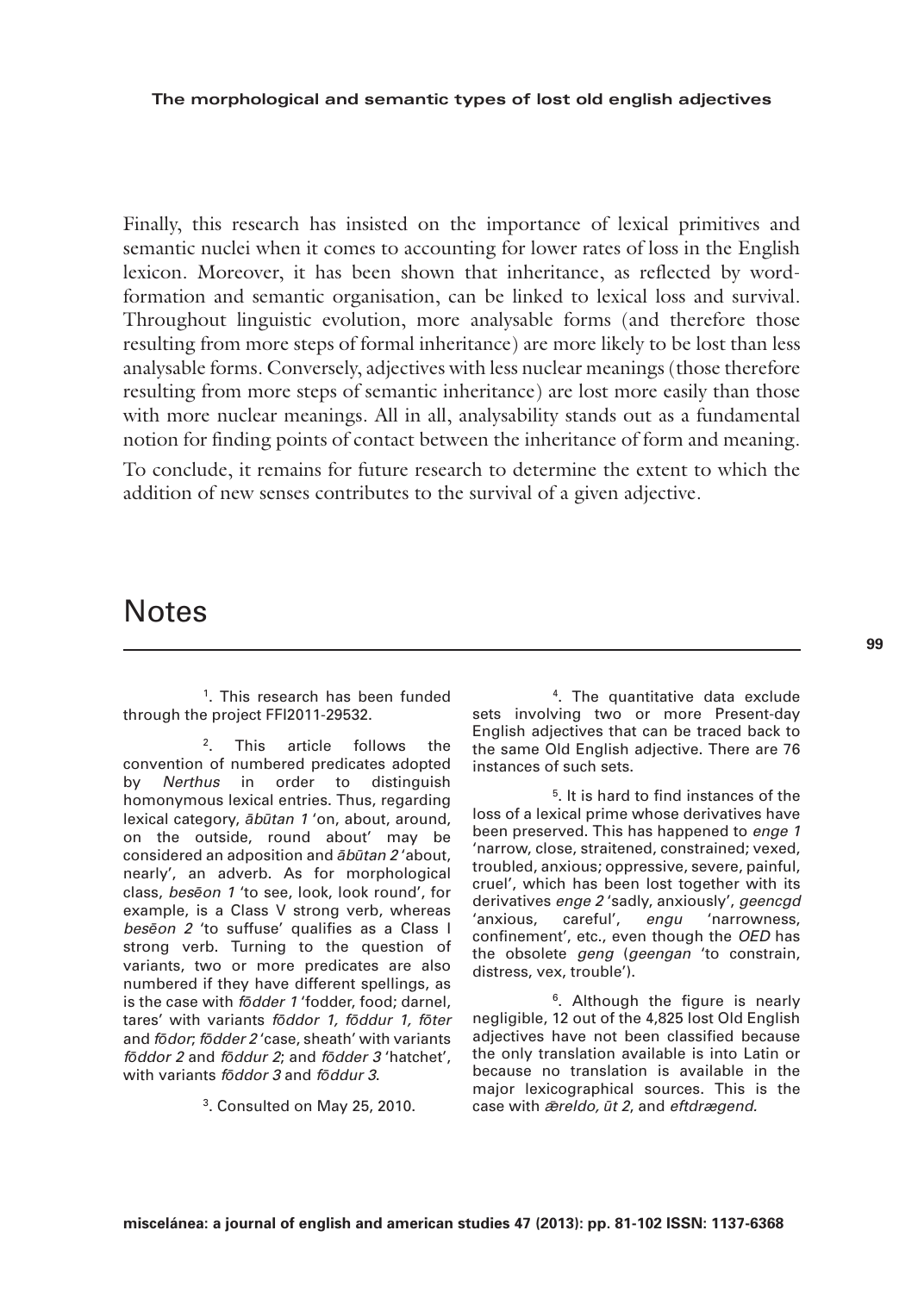# Works cited

#### **Lexicographical sources**

Bosworth, Joseph and Thomas N. TOLLER. (1898) 1973. *An Anglo-Saxon Dictionary*. Oxford: Oxford U.P.

Clark Hall, John. (1896) 1996*. A Concise Anglo-Saxon Dictionary*. Toronto: University of Toronto Press.

KAY, Christian, Jane ROBERTS, Michael SAMUELS, and Irené Wotherspoon. 2009. *Historical Thesaurus of the Oxford English Dictionary.*  Oxford: Oxford U.P.

*Nerthus: An Online Database of Old English.* <www.nerthusproject.com>. Accessed May 25, 2010.

ROBERTS, Jane, Christian KAY and Lynne GRUNDY. 2000. *A Thesaurus of Old English*. Amsterdam: Rodopi.

Sweet, Henry. (1896) 1976. *The Student's Dictionary of Anglo-Saxon*. Cambridge: Cambridge U.P.

*The Oxford English Dictionary* (2nd. edition on CD-ROM, 2009).

#### **Bibliographical references**

Burnley, David. 1992. "Lexis and semantics". In Blake, N. (ed.) *The Cambridge History of the English Language. Volume II: 1066-1476*. Cambridge: Cambridge U.P.: 409-499.

De la Cruz Cabanillas, Isabel. 2007. "Semantic Primes in Old English: a Preliminary Study of Descriptors". *SELIM* (14): 37-58.

Dixon, Robert Malcom Ward. 2006. "Adjective Classes in Typological Perspective". In Dixon, R.M.W. and A. Aikhenvald (eds.) *Adjective Classes: A Cross-linguistic Typology*. Oxford: Oxford U.P.: 1-48.

Givon, Thomas. 1993. *English Grammar. A Function-Based Introduction. I.* Amsterdam: John Benjamins Publishing Company.

Guarddon Anelo, Maria del Carmen. 2009a. "Un análisis de las propiedades combinatorias de los primitivos semánticos a través de las adposiciones complejas en inglés antiguo". *Revista Española de Lingüística* (39/2): 93-122. GUARDDON ANELO, Maria del Carmen. 2009b. "The Natural Semantic Metalanguage of Old English Compound Adpositions". *English Studies* (30): 61-83.

Haselow, Alexander. 2011. *Typological Changes in the Lexicon. Analytic Tendencies in English Noun Formation.* Berlin: Mouton de Gruyter.

Hinderling, Robert. 1967. *Studien zu den starken Verbalabstrakten des Germanischen.* Berlin: Walter de Gruyter.

Kastovsky, Dieter. 1986. "Deverbal Nouns in Old and Modern English: from Stem-Formation to Word-Formation". In Fisiak J. (ed.) *Historical Semantics-Historical Word Formation*. Berlin: Mouton de Gruyter: 221- 261.

—. 1989. "Typological Changes in the History of English Morphology". In Fries, U. and M. Heusser (eds.) *Meaning and Beyond*. Ernst Leisi zum 70. Geburstag. Tübingen: Gunter Narr Verlag: 281-293.

—. 1990. "The Typological Status of Old English Word Formation". In Adamson, S., V. Law, N. Vincent and S. Wright (eds.) *Papers from the 5th International Conference on English Historical Linguistics*. Amsterdam: John Benjamins: 205-224.

—. 1992. "Semantics and Vocabulary". In Hogg, R. (ed.) *The Cambridge History of the English Language I: The Beginnings to 1066*. Cambridge: Cambridge U.P.: 290-408.

—. 2005. "Conversion and/on Zero: Word-Formation Theory, Historical Linguistics, and Typology". In Bauer, L. and S. Varela (eds.) *Approaches to Conversion/Zero Derivation*. Münster: Waxmann: 31-50.

—. 2006. "Typological Changes in Derivational Morphology". In van Kemenade, A. and B. Los (eds.) *The Handbook of The History of English*. Oxford: Blackwell: 151-177.

Lass, Roger. 1994. *Old English. A Historical Linguistic Companion*. Cambridge: Cambridge U.P.

Martín Arista, Javier. 2011a. "Projections and Constructions in Functional Morphology. The